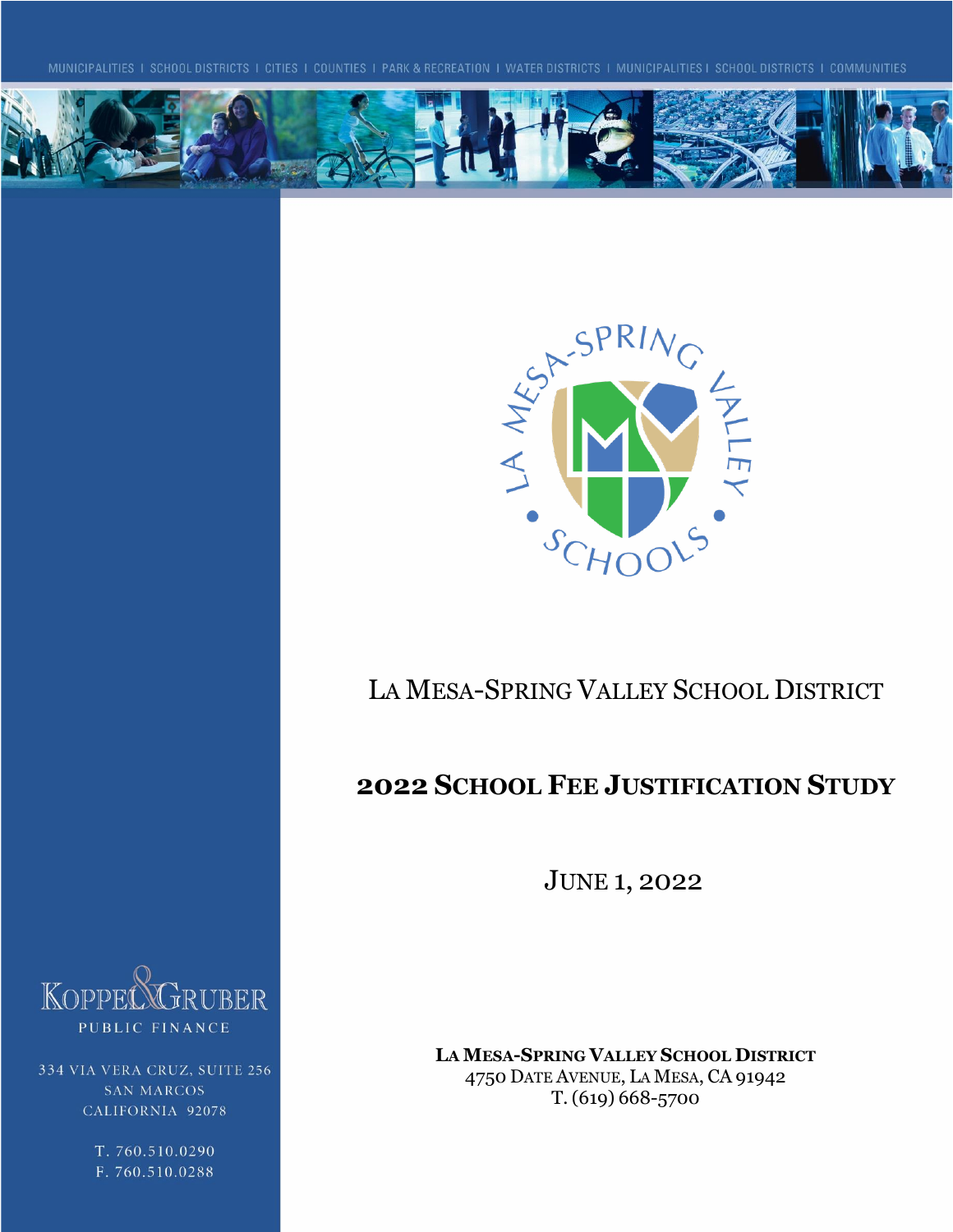# **TABLE OF CONTENTS**

|              | SECTION I. LEGISLATION AND LEGAL REQUIREMENTS  4                  |  |
|--------------|-------------------------------------------------------------------|--|
|              |                                                                   |  |
|              | <b>SECTION II. PROJECTED UNHOUSED STUDENTS AND FACILITY</b>       |  |
|              |                                                                   |  |
|              |                                                                   |  |
|              |                                                                   |  |
|              |                                                                   |  |
|              | SECTION IV. COMMERCIAL/INDUSTRIAL SCHOOL IMPACT ANALYSIS 15       |  |
| $A_{\cdot}$  |                                                                   |  |
| $\mathbf{B}$ |                                                                   |  |
| $C_{\cdot}$  |                                                                   |  |
| D.           | COMMERCIAL/INDUSTRIAL DEVELOPMENT NOT IN PRESCRIBED CATEGORIES 22 |  |
| Ε.           |                                                                   |  |
|              |                                                                   |  |
|              |                                                                   |  |

#### **APPENDICES**

APPENDIX A – COMMERCIAL/INDUSTRIAL DEVELOPMENT DESCRIPTIONS APPENDIX B – FACILITIES CAPACITY DETERMINATION APPENDIX C – ENROLLMENT SUMMARY APPENDIX D – BLENDED STUDENT GENERATION RATES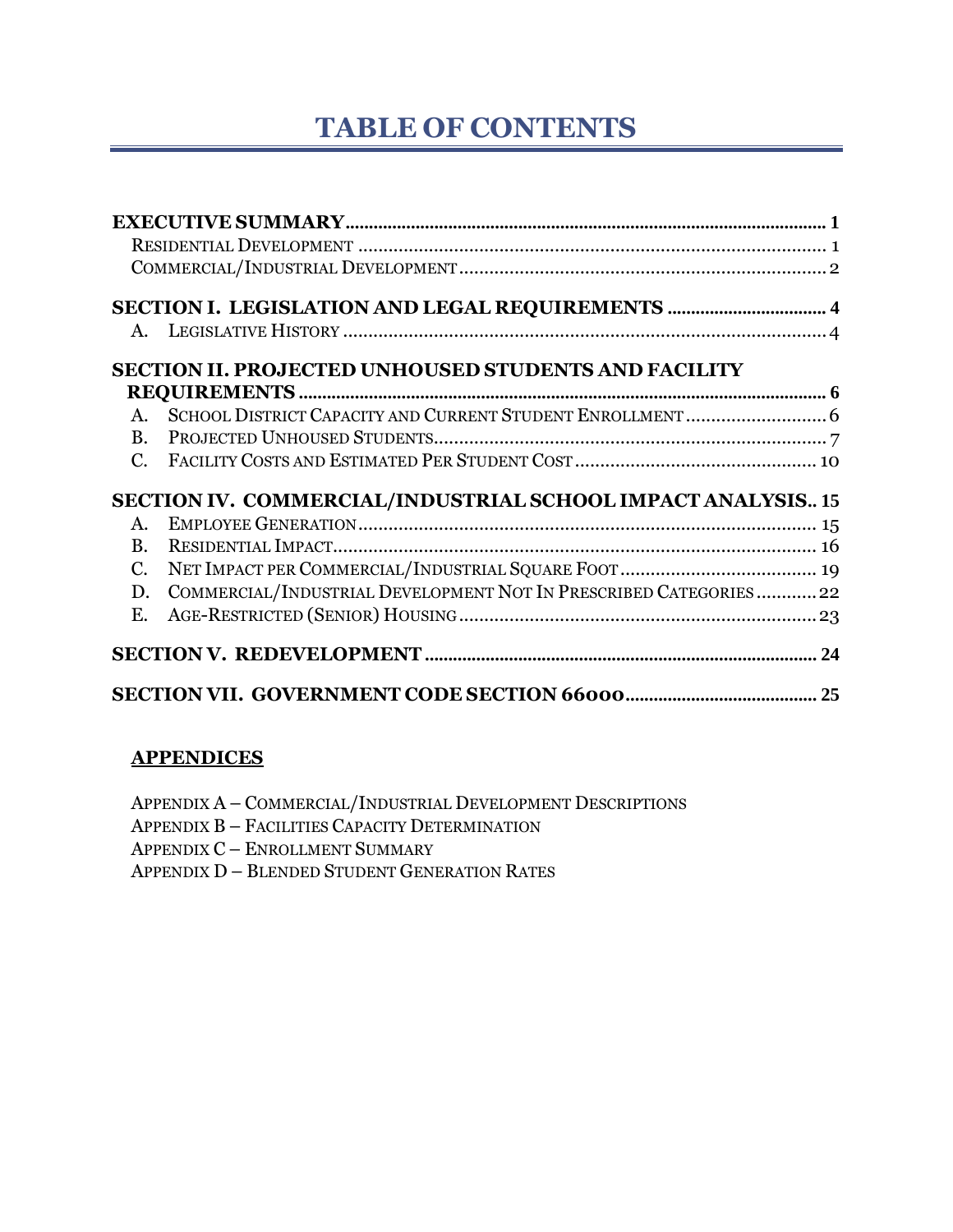## <span id="page-2-0"></span>**EXECUTIVE SUMMARY**

Education Code Section 17620 authorizes the governing board of a school district to levy school fees to offset the impacts to school facilities from new residential and commercial/industrial construction and reconstruction. In order to levy Level I fees (statutory fees), a school district must prepare and adopt a school fee justification study pursuant to the provisions of Education Code Section 17620 and Sections 65995 and 66001 of the Government Code. The school fee justification study serves as the basis for justifying the levy of Level I fees and presents and documents the nexus findings required by State law.

This School Fee Justification Study ("Study") has been prepared for the La Mesa-Spring Valley School District ("School District") to demonstrate the relationship between new residential and commercial/industrial development and the School District's need for the construction and/or reconstruction of school facilities, the cost of the school facilities, and the per square foot amount of Level I fees ("School Fees") that may be levied by the School District on residential and commercial/industrial development in accordance with applicable law.

The State Allocation Board ("SAB") reviews and may adjust the maximum authorized School Fees every other year in even-numbered years, most recently being on February 23, 2022. The maximum School Fees authorized by Education Code Section 17620 are currently \$4.79 per square foot for residential construction/reconstruction and \$0.78 per square foot for commercial/industrial construction for unified school districts.

The School District provides education for grades transitional kindergarten (TK) through 8. Pursuant to Education Code Section 17623(a), the School District, as a nonunified school district sharing common jurisdiction with other nonunified school district(s), entered into a school facilities fee allocation agreement with the Grossmont Union High School District. The agreement specifies the percentage of the maximum School Fees that may be levied and collected by each school district. According to the agreement, sixty two percent (62%) of the maximum School Fees may be charged and collected by the School District, or \$2.97 and \$0.44 for residential and commercial/industrial development, respectively ("Applicable School Fees"). Based on the findings presented in this Study, the School District is justified in collecting its portion of the maximum residential and commercial/industrial School Fees. The findings are summarized as follows:

#### <span id="page-2-1"></span>**RESIDENTIAL DEVELOPMENT**

New residential development in the School District is projected over the next ten (10) years and beyond. Based on historical student generation rates, new residential development could generate an estimated 184 new students over the next ten (10) years. Based on the School District's existing and projected school facilities capacity and enrollment, the projected student enrollment supports the need for the construction, reconstruction and refurbishment of school facilities at existing sites.

The cost impacts per square foot of residential construction/reconstruction shown in Table E-1 are greater than the School District's share of the current maximum authorized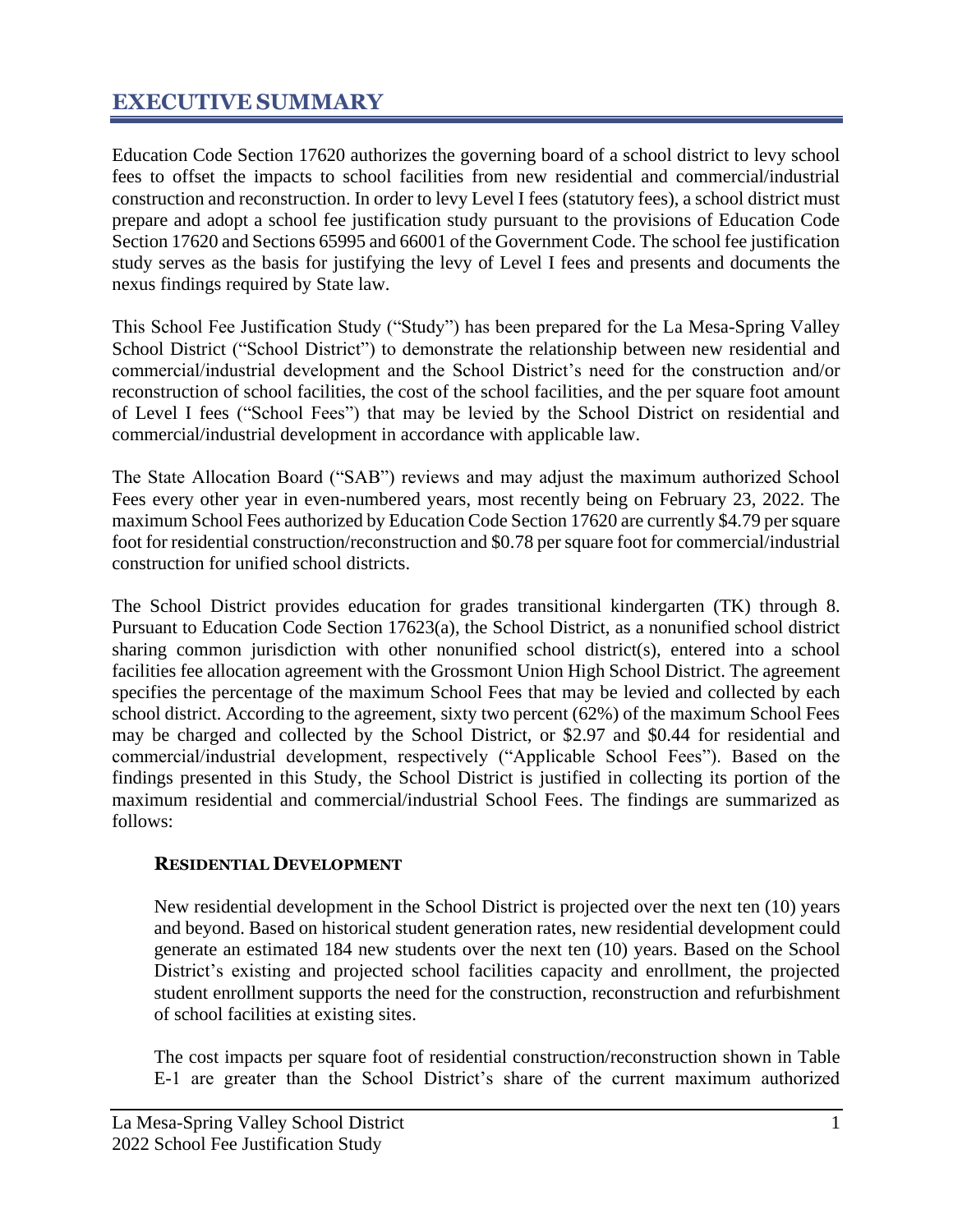residential School Fee, which is \$2.97 per square foot; therefore, the School District is reasonably justified in levying Applicable School Fees on new residential development.

| <b>TABLE E-1</b>                                   |  |  |  |
|----------------------------------------------------|--|--|--|
| <b>RESIDENTIAL SCHOOL FACILITIES COST IMPACTS/</b> |  |  |  |
| <b>APPLICABLE SCHOOL FEE PER SQUARE FOOT</b>       |  |  |  |
|                                                    |  |  |  |

|                    | <b>APPLICABLE</b>          |
|--------------------|----------------------------|
| <b>IMPACT PER</b>  | <b>RESIDENTIAL SCHOOL</b>  |
| <b>SQUARE FOOT</b> | <b>FEE PER SQUARE FOOT</b> |
| \$5.13             | \$2.97                     |

#### <span id="page-3-0"></span>**COMMERCIAL/INDUSTRIAL DEVELOPMENT**

As commercial/industrial properties develop, new jobs are created. Many of the employees working at the new jobs will move into the School District boundaries, thereby increasing the need for new residential development and further impacting the School District's facilities. School Fees may be imposed on commercial/industrial development if the school fees collected on residential development are insufficient to provide adequate school facilities for students generated as a result of new development and nexus findings are presented that justify the imposition of the commercial/industrial school fee.

Section  $17621(e)(1)(B)$  of the Education Code requires that the Study determine the impact of the increased number of employees anticipated to result from commercial/industrial development upon the cost of providing school facilities within the School District. This code section further recommends that employee generation estimates be based on the applicable employee generation estimates set forth in the January 1990 edition of "San Diego Traffic Generator Study" ("Traffic Study"), a report by San Diego Association of Governments ("SANDAG"). The school facilities cost impacts per commercial/industrial square foot as determined in this Study are shown in Table E-2 by commercial/industrial land use type (each commercial/industrial category is further described in Appendix "A"). The cost impacts per square foot for each category of commercial/industrial development are equal to or exceed the maximum authorized School Fee of \$0.44 per square foot, except for Rental Self-Storage development. Therefore, the School District is justified in levying commercial/industrial School Fees on new commercial/industrial development in an amount up to but not exceeding the maximum authorized School Fee of \$0.44 per square foot ("Applicable Commercial/Industrial School Fees"). The Applicable Commercial/Industrial School Fees may be imposed on new commercial/industrial construction or reconstruction classified as Rental Self-Storage up to the respective net cost impact per square foot determined herein.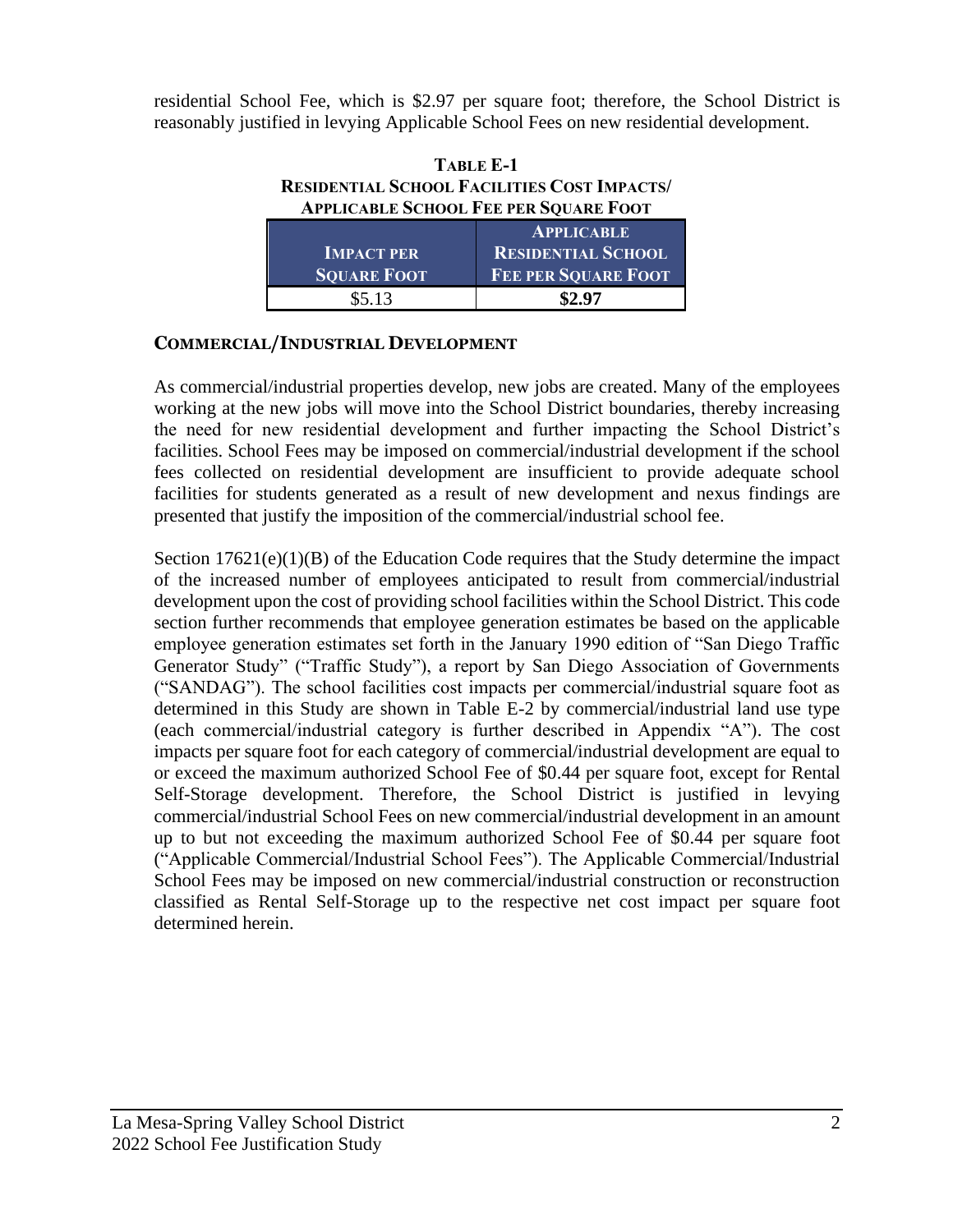| <b>COMMERCIAL/INDUSTRIAL CATEGORY</b>      | <b>IMPACT PER</b><br><b>SQUARE FOOT</b> | <b>APPLICABLE</b><br><b>SCHOOL FEE PER</b><br><b>SQUARE FOOT</b> |
|--------------------------------------------|-----------------------------------------|------------------------------------------------------------------|
| <b>Banks</b>                               | \$1.70                                  | \$0.44                                                           |
| <b>Community Shopping Center</b>           | \$0.92                                  | \$0.44                                                           |
| Neighborhood Shopping Center               | \$1.68                                  | \$0.44                                                           |
| <b>Industrial Business Parks</b>           | \$2.11                                  | \$0.44                                                           |
| Industrial Parks/Warehousing/Manufacturing | \$0.81                                  | \$0.44                                                           |
| <b>Rental Self-Storage</b>                 | \$0.04                                  | \$0.04                                                           |
| Research & Development                     | \$1.83                                  | \$0.44                                                           |
| Hospitality (Lodging)                      | \$0.68                                  | \$0.44                                                           |
| Commercial Offices (Standard)              | \$2.88                                  | \$0.44                                                           |
| Commercial Offices (Large High Rise)       | \$2.73                                  | \$0.44                                                           |
| Corporate Offices                          | \$1.61                                  | \$0.44                                                           |
| <b>Medical Offices</b>                     | \$2.56                                  | \$0.44                                                           |

#### **TABLE E-2 COMMERCIAL/INDUSTRIAL SCHOOL FACILITIES COST IMPACTS/ APPLICABLE SCHOOL FEE PER SQUARE FOOT**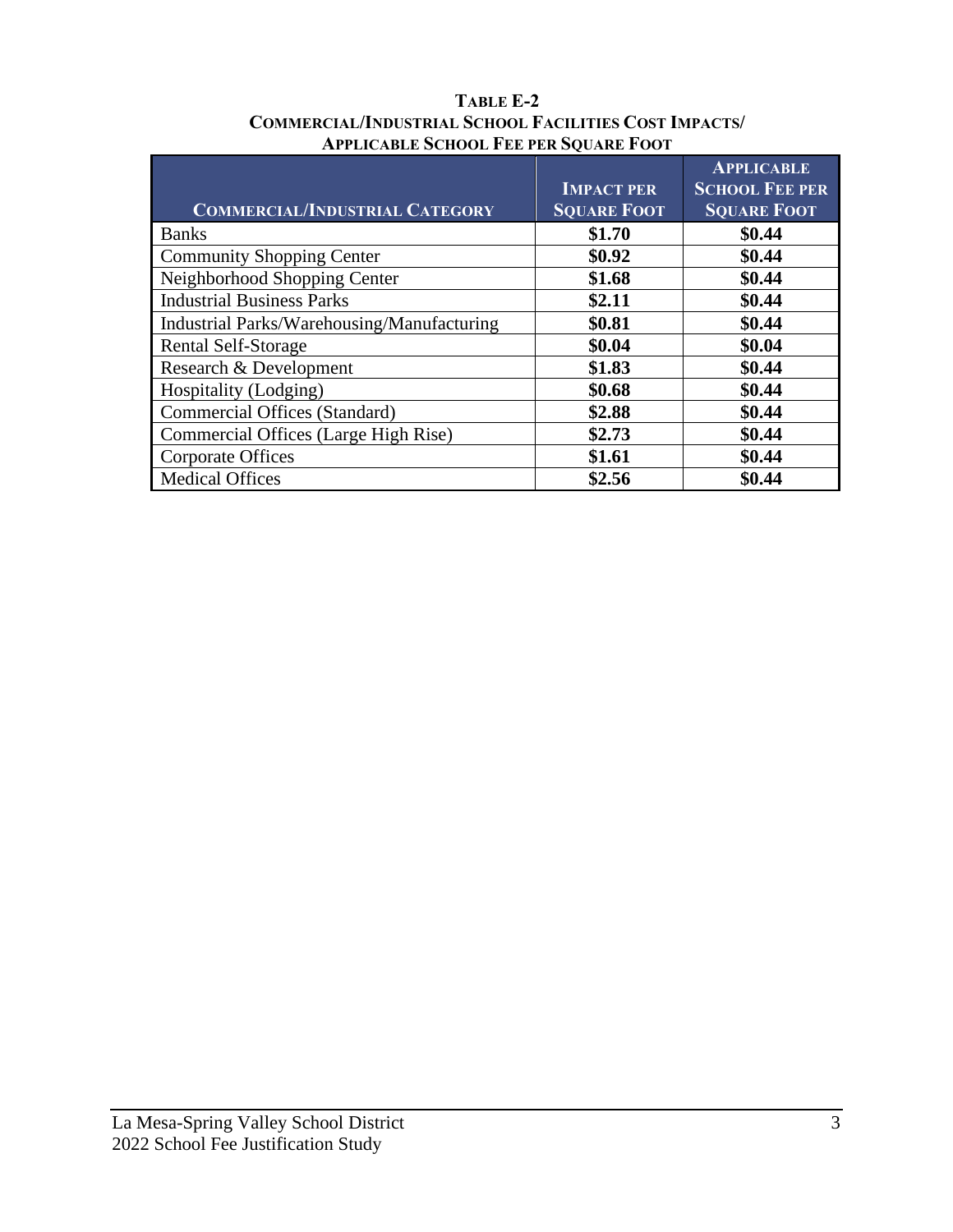## <span id="page-5-0"></span>**SECTION I. LEGISLATION AND LEGAL REQUIREMENTS**

This section discusses the legislative history of the Level I Fee.

#### <span id="page-5-1"></span>**A. LEGISLATIVE HISTORY**

Assembly Bill ("AB") 2926 enacted by the State in 1986, also known as the "1986 School Facilities Legislation" granted school districts the right to levy fees in order to offset the impacts to school facilities from new residential and commercial development. Originally set forth in Sections 53080 and 65995 of the Government Code, AB 2926 authorized statutory school fees to be levied, commencing January 1, 1987, in the amount of \$1.50 per square foot of new residential assessable space and \$0.25 per square foot of enclosed commercial or industrial assessable space. AB 2926 also provided for an annual increase of the statutory fees based on the Statewide cost index for Class B construction, as determined by the SAB. The provisions of AB 2926 have since been amended and expanded.

AB 1600 was enacted by the State legislature in 1987 and created Government Code Sections 66000 et seq. These sections require a public agency to satisfy the requirements as further discussed in Section VII herein when establishing, increasing or imposing a fee as a condition of approval for a development project.

AB 181, enacted in 1989, established new requirements for school districts levying school fees and also re-codified Government Code Section 53080 *et seq.* as Education Code Section 17620 *et seq.* The additional provisions established by AB 181 imposed more stringent nexus requirements which must be satisfied by school districts prior to levying school fees, especially with respect to commercial/industrial school fees. Additionally, AB 181 provided that the maximum school fees for residential and commercial/industrial development be subject to an increase every two (2) years rather than annually.

In 1998, Governor Wilson signed into law Senate Bill 50 ("SB 50"), the Leroy F. Greene School Facilities Act of 1998, which reformed State's School Building Program and developer school fee legislation. A significant provision of SB 50 provides school districts the option of adopting alternative school fees (also known as Level II and Level III fees) in excess of the Level I fee upon meeting certain requirements. SB 50 also placed a \$9.2 billion State Bond measure on the November 3, 1998 ballot (Proposition 1A). With the passage of Proposition 1A in November 1998, SB 50 became operative.

SB 50 also limited the power of cities and counties to require mitigation of school facilities impacts specifically as they relate to the capacity of schools as a condition of approving new development. Prior case law permitted school districts to collect mitigation fees greater than the statutory amount in order to address school capacity.

On November 5, 2002, California voters passed Proposition 47, which authorized the issuance of \$13.05 billion in State bonds and also enacted AB 16, which provided for additional reformation of the School Building Program. AB 16, among other items, clarified that if the SAB is no longer approving apportionments for new construction due to the lack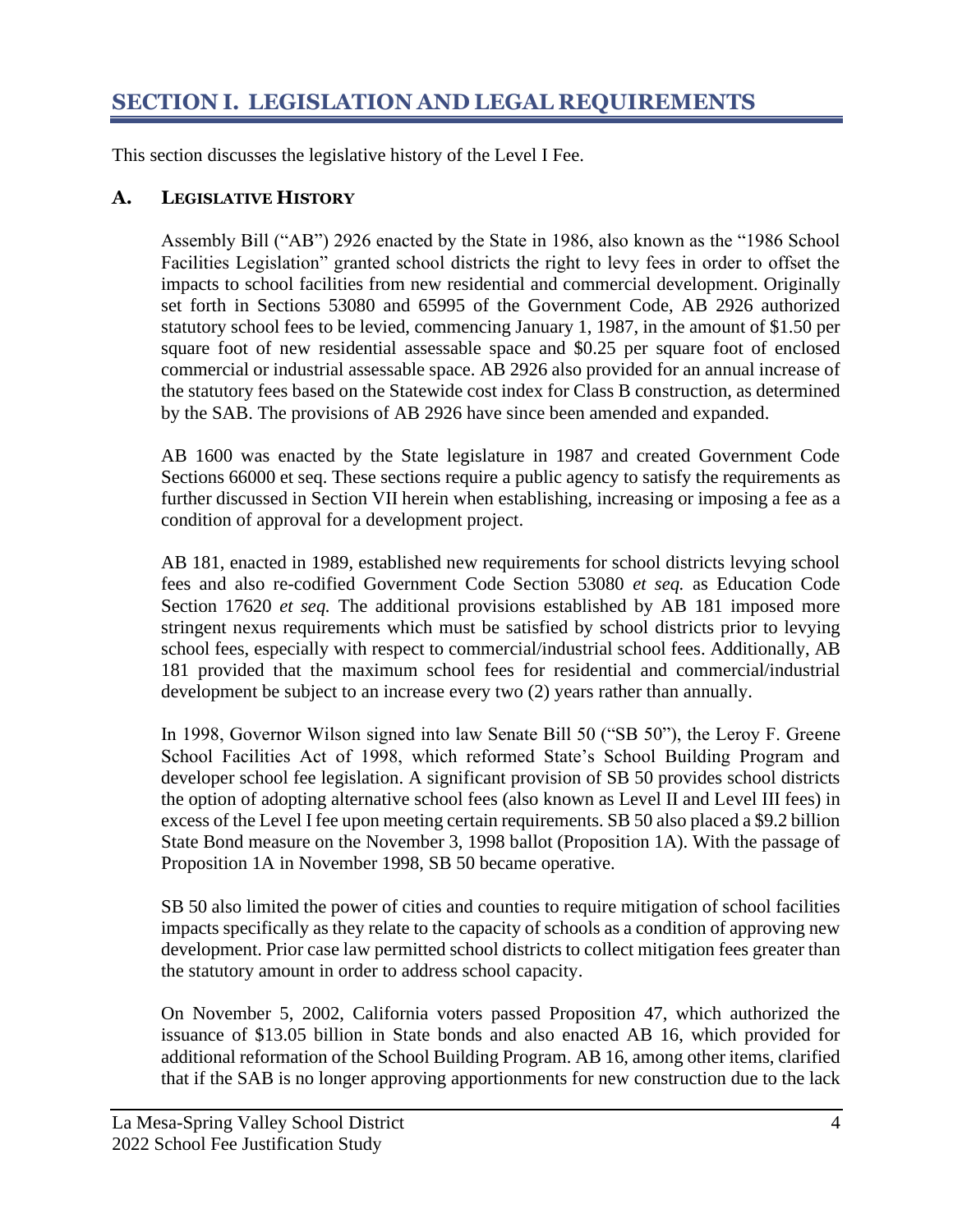of funds available for new school facilities construction, a school district may increase its Level II Fee to the Level III Fee. With the issuance of the State bonds authorized by the passage of Proposition 47, this section of AB 16 became inoperable.

Furthermore, Proposition 55 was approved on March 2, 2004, which authorized the sale of \$12.3 billion in State bonds. In addition, California voters approved Proposition 1D in the general election held on November 7, 2006. Proposition 1D authorized the issuance of \$10.4 billion in State bonds.

California voters approved Proposition 51 (the California Public School Facility Bonds Initiative) in the general election held on November 8, 2016, authorizing the issuance of \$9 billion in bonds to fund the improvement and construction of school facilities for K-12 schools and community colleges.

Effective January 1, 2022, AB 602 amended certain standards and procedures relevant to "impact fee nexus studies" prepared by local agencies. As of the current date, school impact fee justification studies are included within the requirements of AB 602. AB 602 added Government Code section 66016.5 to the code to require, among other items, that "when applicable, the nexus study "shall identify the existing level of service for each public facility, identify the proposed new level of service, and include an explanation of why the new level of service is appropriate."

"Level of service" is not a commonly applied measure of the suitability or condition of school programs and buildings in California. Like all school districts, the School District follows California state standards related to public education and is mandated to serve all children that live within their boundaries and choose to attend, regardless of age or circumstance. The School District is charged with ensuring that sound and safe facilities are ready and available to accommodate all children when needed and often without advance notice.

State-imposed minimum requirements for school facilities are contained in Title 5 of the California Code of Regulations. The information contained in this Study is based upon all of the foregoing concepts and standards, as further informed by local school board policy, preferences, and educational specifications for school design, which evolve over time. The information contained in this Study is based on the School District's assessment of existing facility capacity (i.e., its existing levels of service) and the degree to which residential and commercial development increases need and demand for new, expanded or refurbished school facilities (i.e., new or improved levels of service) that meet state and local educational specifications. Thus, the analysis provided in this study addresses the "level of service" analysis required by AB 602.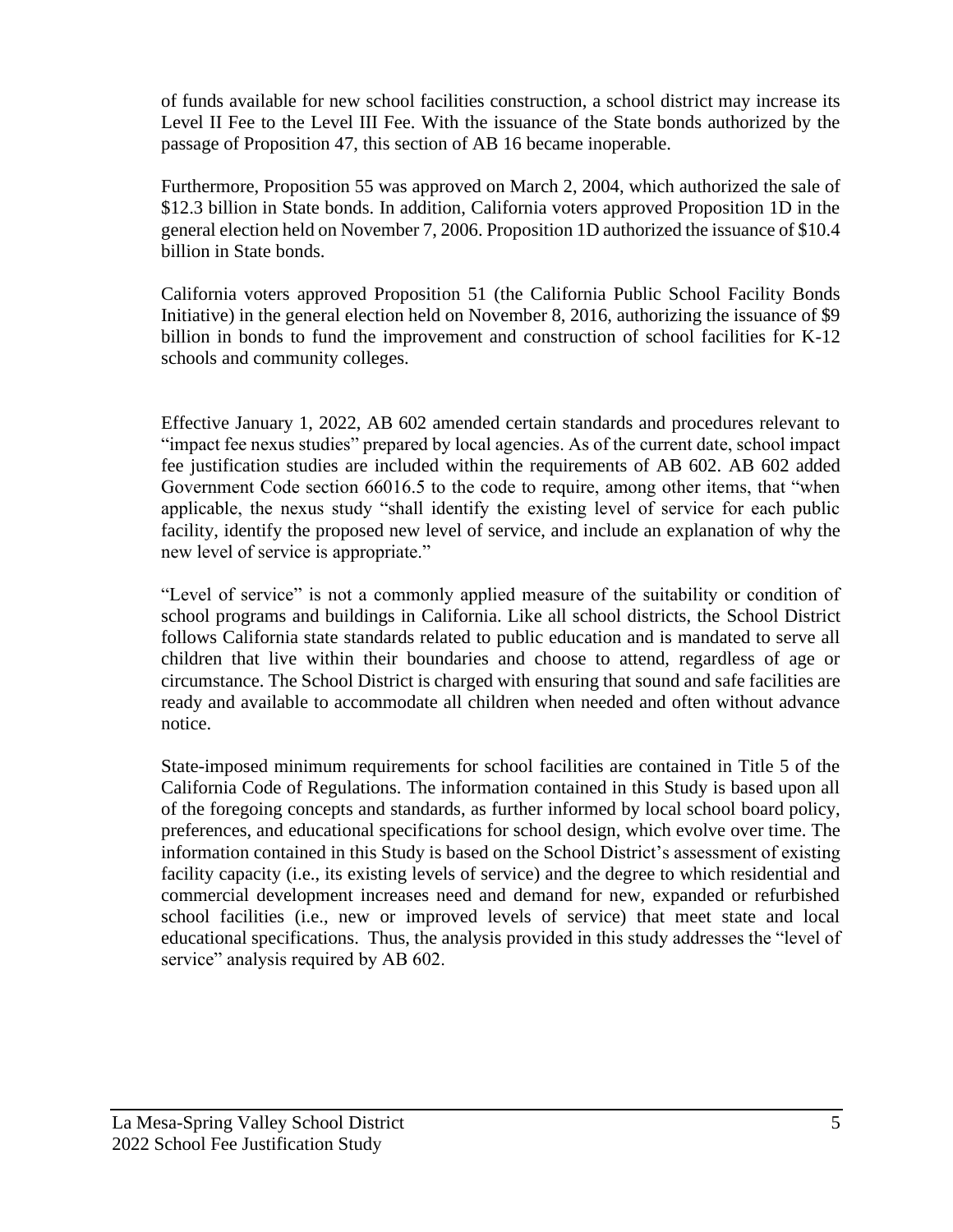#### <span id="page-7-0"></span>SECTION II. PROJECTED UNHOUSED STUDENTS AND FACILITY REQUIREMENTS

The objective of this Study is to determine if a nexus exists between future residential and commercial/industrial development and the need for school facilities. In addition, the Study aims to identify the costs of such required school facilities and determine the amount of School Fees that can be justifiably levied on residential and commercial/industrial development according to the estimated impacts caused by such development. This section evaluates whether existing school facilities can accommodate students generated from future residential development, projects student enrollment based on anticipated residential growth, and estimates the costs of school facilities required to accommodate new residential growth. The findings determined in this section are used in following sections to evaluate the cost impact per square foot for new residential and commercial/industrial property. Although many of the figures in this section are primarily derived from residential development projections and impacts, they are adjusted in Section IV. to evaluate the impact of commercial/industrial development.

#### <span id="page-7-1"></span>**A. SCHOOL DISTRICT CAPACITY AND CURRENT STUDENT ENROLLMENT**

The School District's existing school facilities capacity and student enrollment were evaluated in order to determine if there is available capacity to house students generated by new residential and commercial/industrial development.

The School District currently operates sixteen (16) elementary schools (grades TK-6), two (2) middle schools(grades 7-8), one (1) literacy academy (grades TK-6) and two (2) specialty academies (grades 4-8). Applying the provisions of Education Code Section 17071.10, these facilities have a capacity to accommodate 13,892 students. Education Code Section 17071.30 and SAB Regulation 1859.51 omit portable classrooms in the calculation to the extent they are (i) leased through the State Relocatable Classroom Program, (ii) leased for a period of less than five (5) years, (iii) leased when needed as interim housing (project basis), or (iv) represent the number of portables that exceed 25% of the School District's permanent classrooms. In accordance with the SAB Regulations, school capacities are determined based on loading factors of 25 students per classroom for grades TK through 6 and 27 students per classroom for grades 7 and 8, and 13 non-severe and 9 severe students per classroom for those students enrolled in special education. Appendix "B" provides a calculation of the existing facilities capacity.

Based on enrollment information reported by the California Department of Education for Fiscal Year 2021/2022 (October 2021), the total student enrollment of the School District is 11,185 students. A summary of the student enrollment data is included in Appendix "C". Available facilities capacity is calculated by subtracting the October 2021 student enrollment from existing school facilities capacity for each school level. This operation results in available capacity at the elementary school and middle school levels. The capacity calculation is shown in Table 1.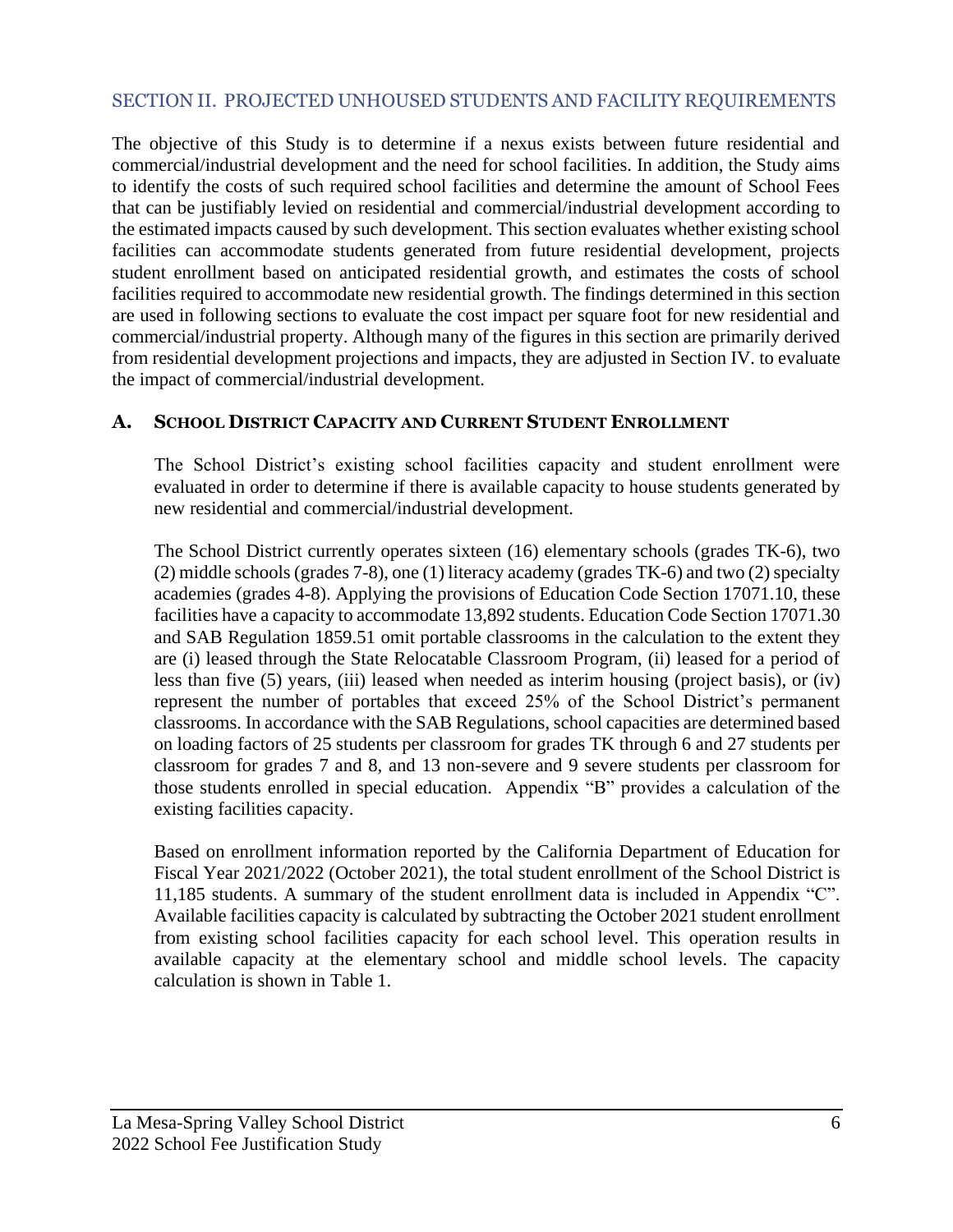|                          | <b>FACILITIES</b> | <b>STUDENT</b><br><b>ENROLLMENT</b> | <b>AVAILABLE/</b><br>(DEFICIT) |
|--------------------------|-------------------|-------------------------------------|--------------------------------|
| <b>SCHOOL LEVEL</b>      | <b>CAPACITY</b>   | <b>(OCTOBER 2021)</b>               | <b>CAPACITY</b>                |
| Elementary School (TK-6) | 9,366             | 8.778                               | 588                            |
| Middle School (7-8)      | 4,526             | 2,407                               | 2,119                          |
| Тотаі.                   | 13.892            | 11,185                              | 2.707                          |

**TABLE 1 FACILITIES CAPACITY AND STUDENT ENROLLMENT**

#### <span id="page-8-0"></span>**B. PROJECTED UNHOUSED STUDENTS**

#### **1. Projected Residential Units**

To estimate the projected units, Koppel & Gruber Public Finance ("K&G Public Finance") utilized information from the Planning Departments from the Cities of El Cajon, La Mesa and San Diego as well as the County of San Diego Planning Department (collectively the "Planning Agencies"), including, but not limited to: (i) a list of residential projects planned, approved and under construction and (ii) building permit records. Such information was used to project residential development by housing type. Based on the information, it is estimated the School District could experience the development of an estimated 952 residential units over the next ten (10) years ("Projected Units").

The determination of the Projected Units is summarized by residential category in Table 2. The types of residential units considered include (i) single family detached ("SFD"), (ii) single family attached ("SFA"), and (iii) multi-family units ("MF"). Units classified as SFD are those units with no common walls; SFA are those units sharing a common wall each having a separate and unique assessor's parcel (e.g. townhouses, condominiums, etc.); and MF are those units which share a single assessor's parcel and share a common wall (e.g. apartments, duplexes, etc.).

| <b>PROJECTED UNITS BY RESIDENTIAL CATEGORY</b> |                  |  |  |
|------------------------------------------------|------------------|--|--|
|                                                | <b>TOTAL</b>     |  |  |
|                                                | <b>PROJECTED</b> |  |  |
| <b>RESIDENTIAL CATEGORY</b>                    | <b>UNITS</b>     |  |  |
| Single-Family Detached (SFD)                   | 366              |  |  |
| Single-Family Attached (SFA)                   | 120              |  |  |
| Multi-Family (MF)                              | 466              |  |  |
| TOTAL                                          | 952              |  |  |

**TABLE 2 PROJECTED UNITS BY RESIDENTIAL CATEGORY**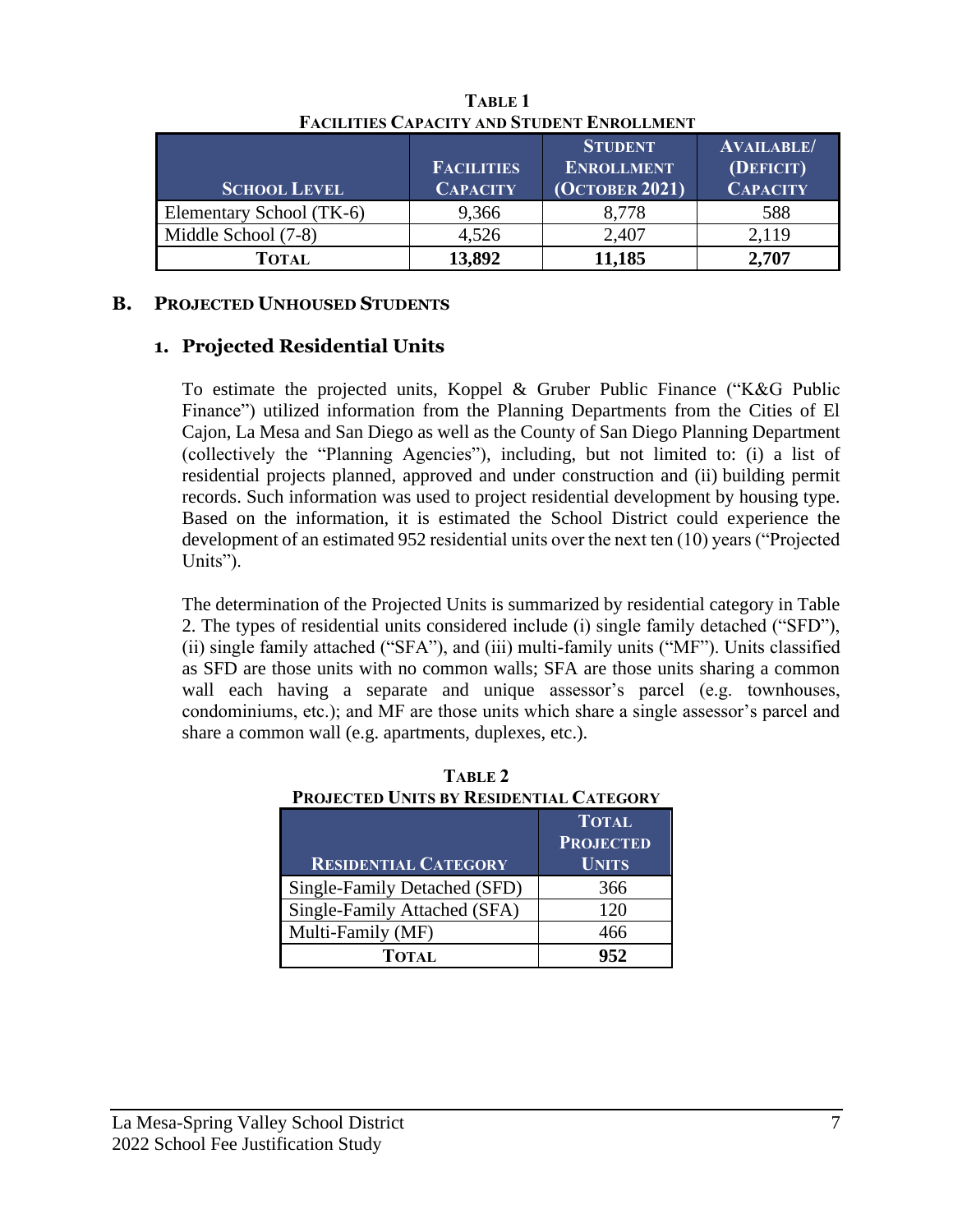#### **2. Student Generation Rates**

Student generation rates ("SGRs") are a measure of the average number of students per household. SGRs were obtained from the School District's 2021 School Fee Justification Study dated August 18, 2021. Table 3 below summarizes the SGRs by residential category:

| <b>STUDENT GENERATION RATES</b> |                  |                  |                 |  |  |
|---------------------------------|------------------|------------------|-----------------|--|--|
| <b>SCHOOL LEVEL</b>             | <b>SFD UNITS</b> | <b>SFA UNITS</b> | <b>MF UNITS</b> |  |  |
| Elementary School (TK-6)        | 0.1510           | 0.2663           | 0.1251          |  |  |
| Middle School (7-8)             | 0.0420           | 0.0653           | 0.0353          |  |  |
| TOTAL                           | 0.1930           | 0.3316           | 0.1604          |  |  |

**TABLE 3 STUDENT GENERATION RATES**

### **3. Projected Student Enrollment**

Projected student enrollment was determined by multiplying the SGRs in Table 3 by the number of Projected Units shown in Table 2. A total of 184 students are estimated to be generated from Projected Units. The projected student enrollment is summarized by school level in Table 4.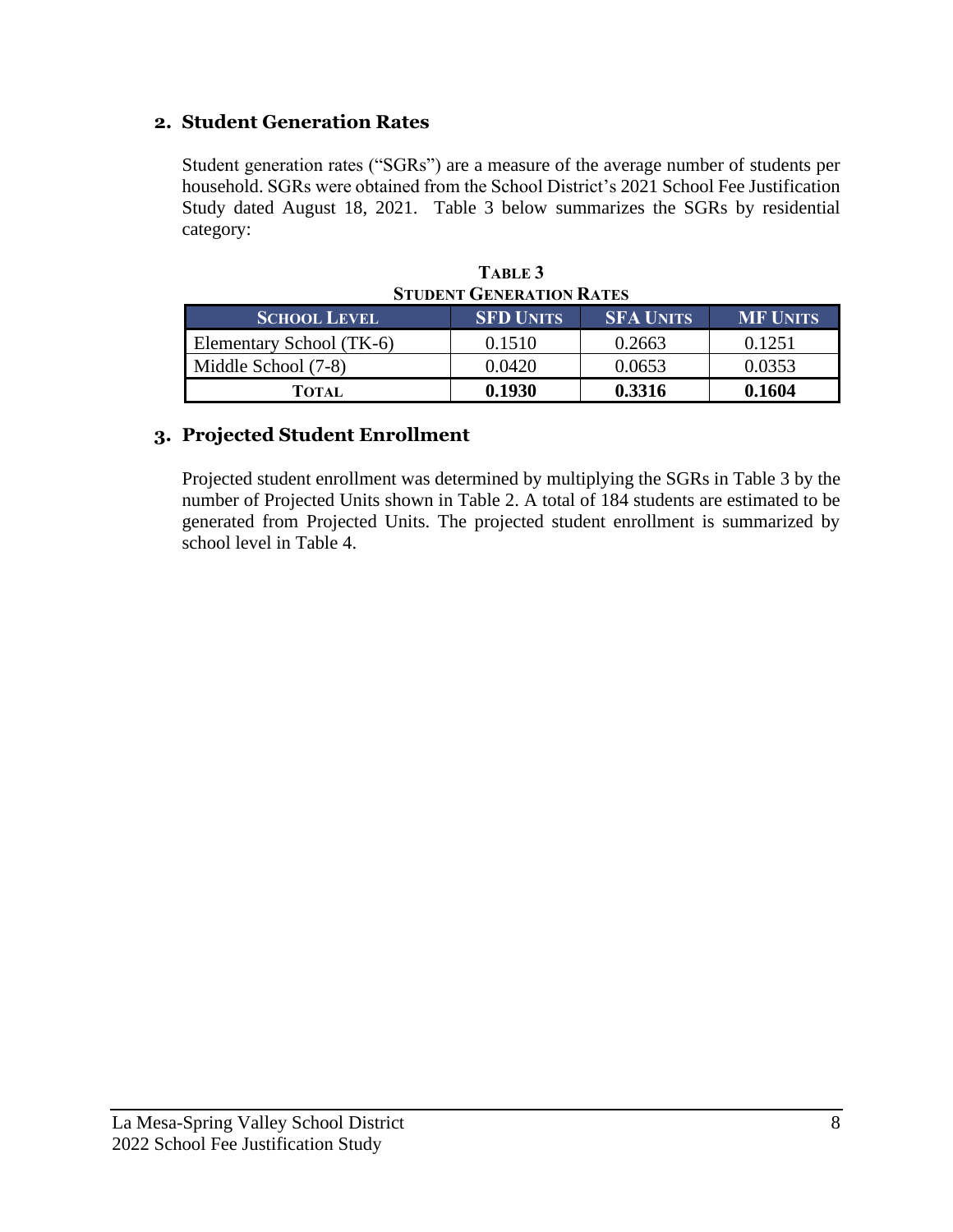| <b>SCHOOL LEVEL</b>      | <b>TOTAL</b><br><b>PROJECTED</b><br><b>STUDENT</b><br><b>ENROLLMENT</b> |
|--------------------------|-------------------------------------------------------------------------|
| Elementary School (TK-6) | 145                                                                     |
| Middle School (7-8)      | 39                                                                      |
| <b>TOTAL</b>             |                                                                         |

#### **TABLE 4 PROJECTED STUDENT ENROLLMENT FROM NEW HOUSING BY SCHOOL LEVEL**

### **4. Projected Unhoused Students**

As shown in Table 1, existing facilities capacity exceeds enrollment at the elementary school and middle school levels based on current student enrollment and existing facilities capacity on a School District-wide basis. The available seats exist at facilities that will house projected student enrollment from Projected Units within the projection timeframe of this Study (10 years) and beyond.

In April 2020, a Facilities Master Plan was completed by Harley Ellis Devereaux ("HED") for the School District which identifies the facilities needs of the School District and focuses on capital improvements that are necessary to provide adequate housing and the continued use of the School District's existing facilities through the modernization or the reconstruction of such facilities and to meet the education goals of the School District (the "Facilities Master Plan'). In developing the Facilities Master Plan, a Student Population Projections Revision for school years 2020 through 2029 was completed by Davis Demographics and Planning for the School District and presents historical student enrollment information and a forecast of student enrollment through 2029 (the "2020 Forecast"). Per findings made in the 2020 Forecast, the School District's student enrollment could experience an overall decline to a total student population of approximately 11,534 students by 2029. The projections indicate modest declining enrollment at the elementary level and relatively stable and unchanged enrollment at the middle school level. Should the changes in total enrollment persist in a slightly downward trajectory as projected in the 2020 Forecast, the number of available seats could increase given current facilities capacity.

While these findings indicate the School District's collective capacity per school level is available to accommodate projected students from new development over the course of the planning period, the analysis doesn't consider (i) the availability of capacity within areas of the School District where a greater and disproportionate amount of new development is expected (ii) the condition and adequacy of existing capacity, (iii) the service and educational goals of the School District.

As further described in this Study, capital improvements are necessary for the long-term use to adequately house the existing student population and future enrollment from new housing at all school levels. The facilities needs exist regardless of the availability of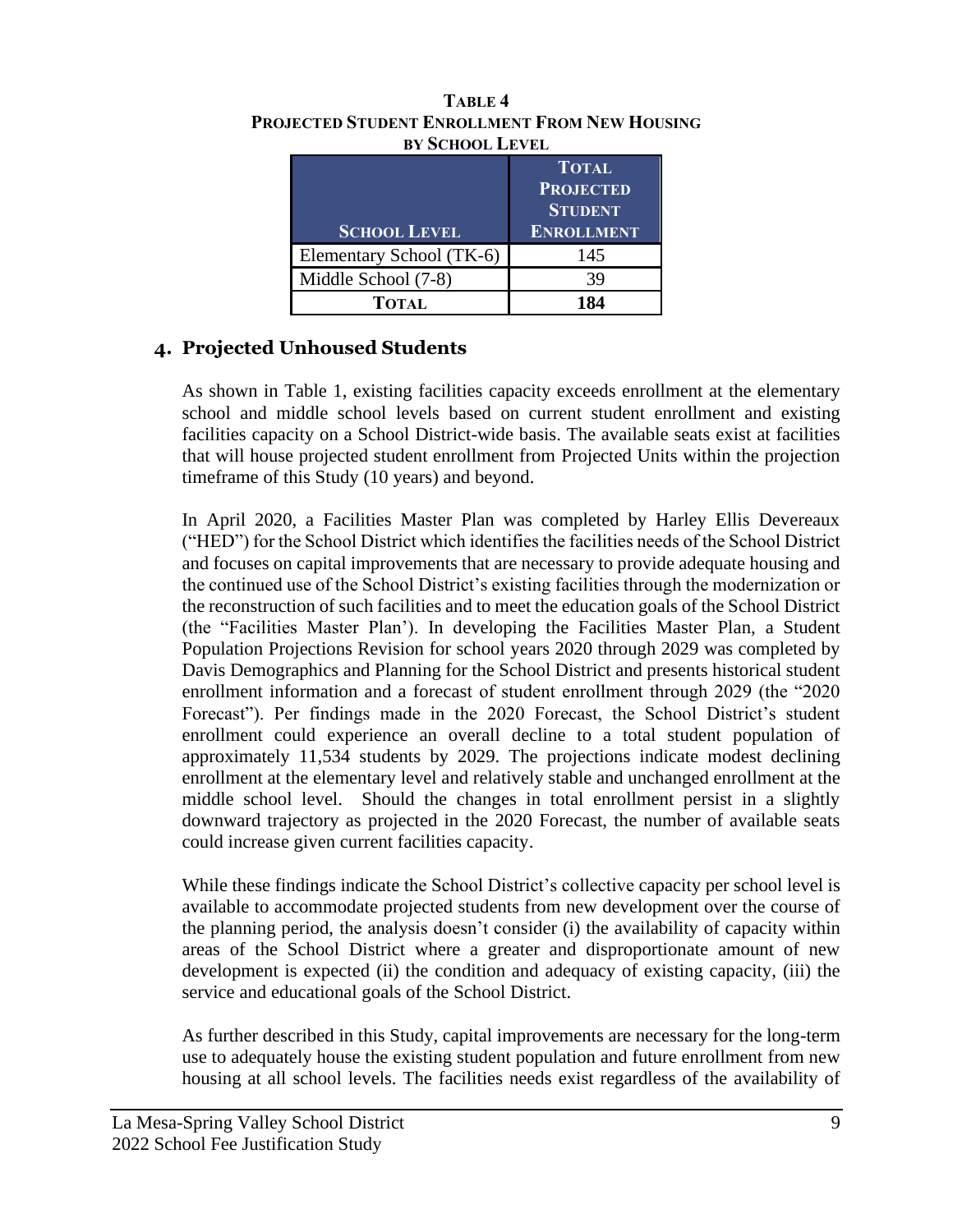capacity to house student enrollment, inclusive of student enrollment generated from new development. Therefore, for the purpose of this analysis, projected student enrollment from Projected Units ("Projected Student Enrollment") as identified in Table 4, has not been adjusted by available capacity and student enrollment attributable to new housing that requires a seat (facilities), including new facilities and/or facilities to be reconstructed for their continued useful life ("Projected Unhoused Students") is equal to Projected Student Enrollment. Table 5 shows the number of Projected Unhoused Students at each school level.

| T ROJECTED UNITOUSED STUDENTS |                                                         |                                                      |                                                        |  |
|-------------------------------|---------------------------------------------------------|------------------------------------------------------|--------------------------------------------------------|--|
| <b>SCHOOL LEVEL</b>           | <b>PROJECTED</b><br><b>STUDENT</b><br><b>ENROLLMENT</b> | <b>AVAILABLE</b><br><b>SEAT</b><br><b>ADJUSTMENT</b> | <b>PROJECTED</b><br><b>UNHOUSED</b><br><b>STUDENTS</b> |  |
| Elementary School (TK-6)      | 145                                                     |                                                      | 145                                                    |  |
| Middle School (7-8)           | 39                                                      |                                                      | 39                                                     |  |
| TOTAL                         | 184                                                     |                                                      | 184                                                    |  |

**TABLE 5 PROJECTED UNHOUSED STUDENTS**

#### <span id="page-11-0"></span>**C. FACILITY COSTS AND ESTIMATED PER STUDENT COST**

#### **1. Facilities Costs**

Government Code Section 66001 (g) allows School Fees to include the costs attributable to the increased demand for public facilities reasonably related to the development project(s) in which the fee is imposed in order to (1) refurbish existing facilities to maintain the existing level of service or (2) achieve an adopted level of service that is consistent with a general plan. As previously mentioned in this Study, the Facilities Master Plan identified the facilities needs of the School District, and focuses on improvements that are necessary to provide adequate housing and the continued use of the School District's existing facilities through the modernization or the reconstruction of such facilities and to meet the educational goals of the School District. The Facilities Master Plan also provided an estimate of the costs to fund the proposed improvement projects, which amounted to \$986,170,560 in 2020 dollars. State law does not allow school fees to be expended for regular maintenance, routine repair, deferred maintenance or to correct existing deficiencies. For the purposes of this Study, and to effectively demonstrate the demand for facilities created by new development projects, only the costs identified in the Facilities Master Plan that most align with the provisions of Government Code 66001 (g) were considered, including costs for the demolition and replacement of existing facilities, new construction, infrastructure improvements and interim housing. The eligible costs amount to \$386,841,463 in 2020 dollars and are summarized in Table 6 by school level.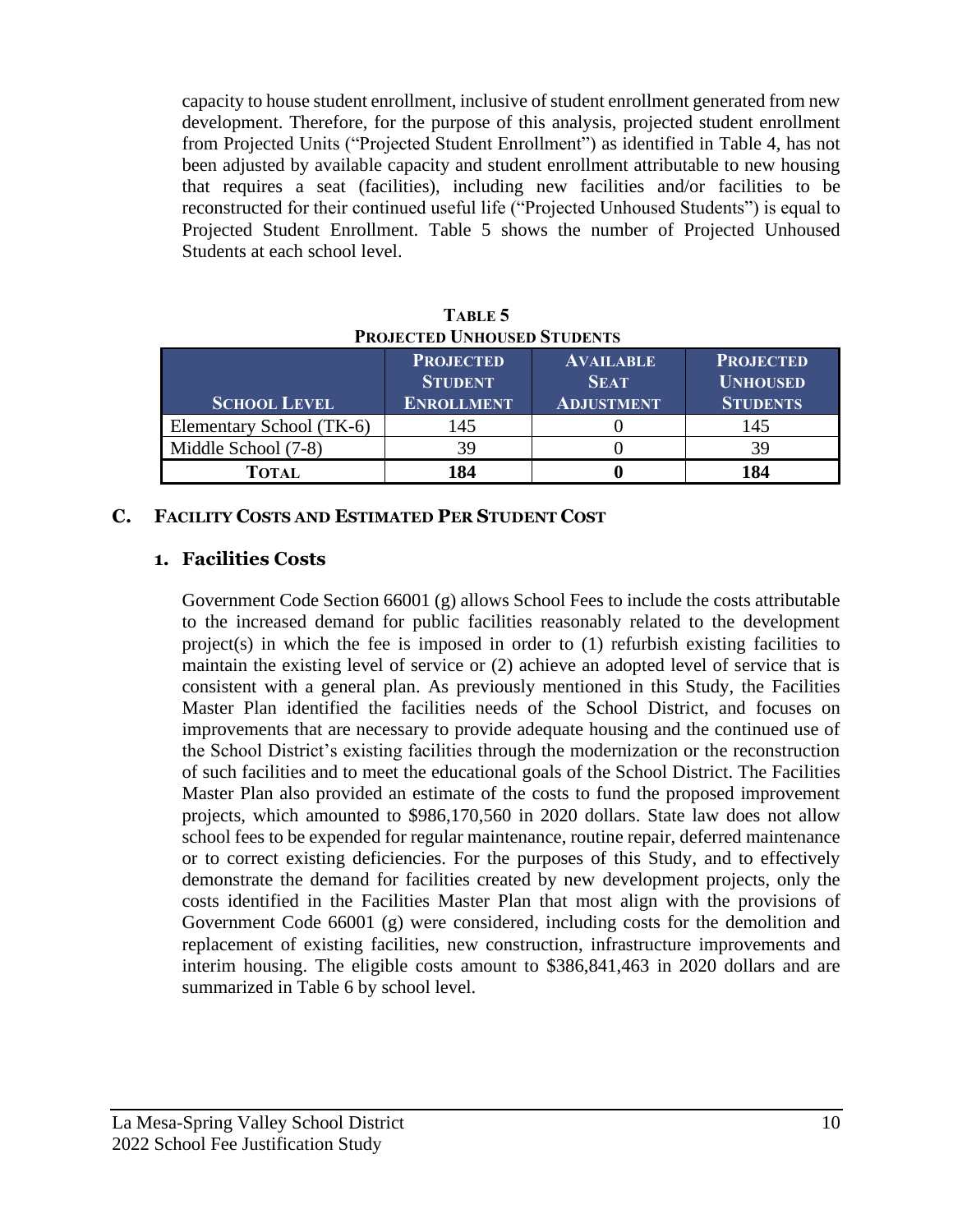|                                 | <b>SCHOOL SITE &amp;</b><br><b>CONSTRUCTION</b> | <b>ANCILLARY</b>     |                         |  |  |
|---------------------------------|-------------------------------------------------|----------------------|-------------------------|--|--|
| <b>SCHOOL LEVEL<sup>1</sup></b> | $\mathrm{Cos}\mathrm{T}\mathrm{s}^2$            | $\text{COSTS}^{2,3}$ | <b>TOTAL SITE COSTS</b> |  |  |
| Elementary School (TK-6)        | \$288,775,015                                   | \$29,608,873         | \$318,383,888           |  |  |
| Middle School (7-8)             | \$57,304,848                                    | \$11,152,727         | \$68,457,575            |  |  |
| <b>TOTAL</b>                    | \$346,079,863                                   | \$40,761,600         | \$386,841,463           |  |  |

**TABLE 6 ESTIMATED FACILITIES COSTS PER SCHOOL LEVEL<sup>1</sup>**

<sup>1</sup> Facilities Master Plan

<sup>2</sup> Includes demolition, new construction, infrastructure and interim housing costs.

<sup>3</sup> Represents capital improvement costs at the School District's central and support centers. Costs were allocated by school level based on projected facilities capacity.

The primary source of funding for the projects, described in the Facilities Master Plan, is expected from general obligation bond sales issued under the School District's Measure V bond authorization. Measure V was a local bond measure approved by the voters on November 3, 2020 and authorized the School District to issue up to \$136,000,000 in general obligation bonds to finance capital improvement projects throughout the School District ("Measure V Authorization"). On August 12, 2021, the School District issued the first series of bonds under the Measure V Authorization, "General Obligation Bonds 2020 Election, 2021 Series A" in the amount of \$48,000,000.

The Facilities Master Plan demonstrates capital improvement projects are necessary for the long-term use and adequate housing of student enrollment at the School District's existing facilities. The facilities needs exist regardless of the availability of capacity to house student enrollment, inclusive of student enrollment generated from new development; therefore, facilities capacity available for Projected Student Enrollment is deemed inadequate. Revenues from the imposition the Applicable School Fees are intended (i) to help bridge the funding gap between (a) monies available from general obligation bond proceeds, including funding from the Measure V Authorization, potential State funding or other sources, and (b) the remaining estimated costs of the capital improvement projects outlined in the Facilities Master Plan and (ii) other project costs not specified in the Facilities Master Plan.

#### **2. Estimated Cost per Student**

The estimated cost per student to provide adequate school facilities to house Projected Unhoused Students was derived from the estimated costs of projects at specific school sites and targeted classroom facilities as outlined in the Facilities Master Plan. The total eligible costs shown in Table 6 were then divided by the targeted facilities capacities to determine the total Cost per Student/Seat. This determination is shown in Table 7.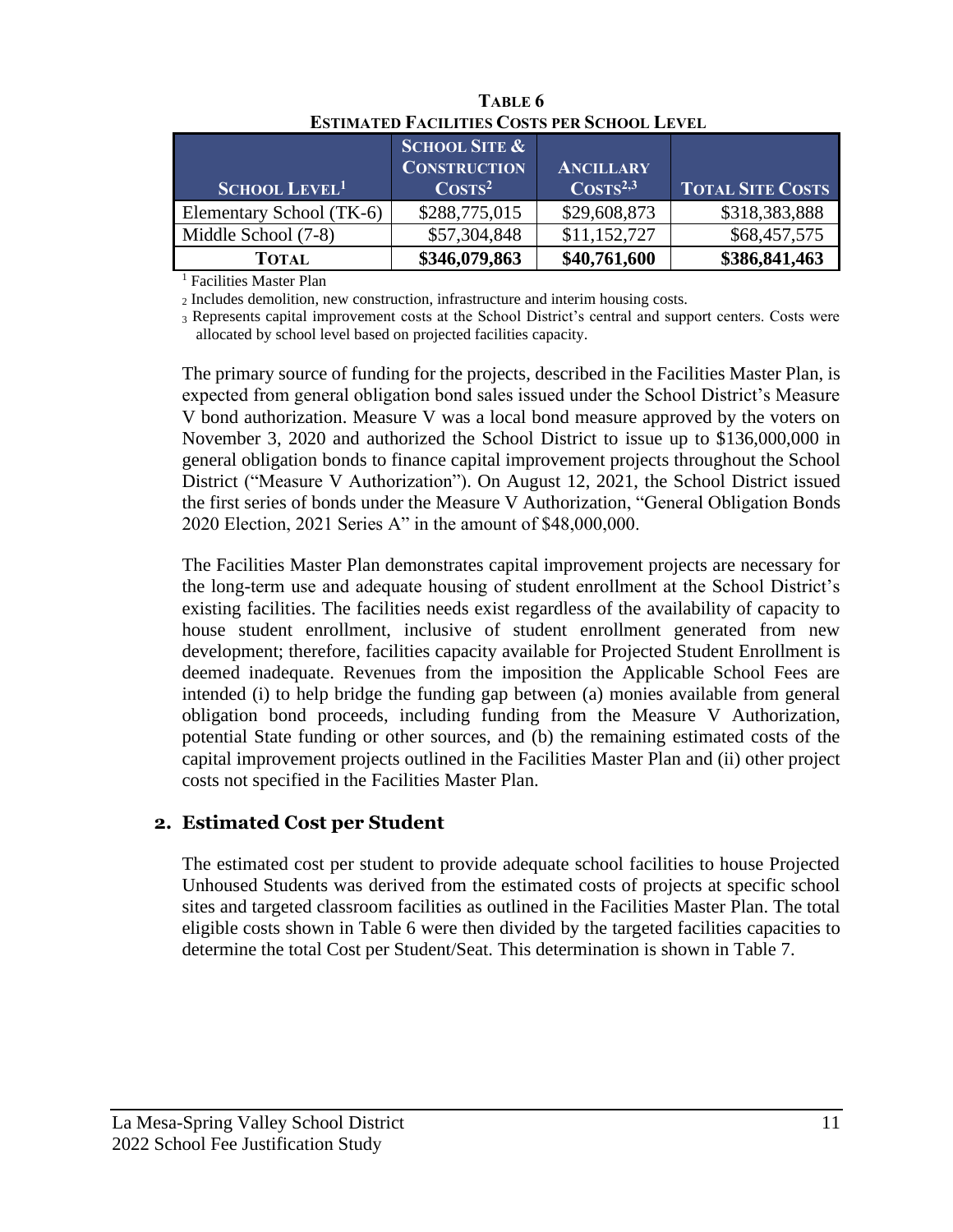| TACILITIES COST INITACI TEN SEATISTOPEN I |                                                   |                                      |                                                             |  |
|-------------------------------------------|---------------------------------------------------|--------------------------------------|-------------------------------------------------------------|--|
|                                           | <b>TOTAL</b><br><b>ESTIMATED</b><br><b>SCHOOL</b> | <b>TARGETED</b><br><b>FACILITIES</b> | <b>TOTAL</b><br><b>FACILITIES COST</b><br><b>IMPACT PER</b> |  |
|                                           |                                                   |                                      |                                                             |  |
| <b>SCHOOL LEVEL</b>                       | <b>FACILITIES COST</b>                            | CAPACITY <sup>1</sup>                | <b>SEAT/STUDENT</b>                                         |  |
| Elementary School (TK-6)                  | \$318,383,888                                     | 9,515                                | \$33,461                                                    |  |
| Middle School (7-8)                       | \$68,457,575                                      | 3,584                                | \$19,101                                                    |  |

**TABLE 7 FACILITIES COST IMPACT PER SEAT/STUDENT**

<sup>1</sup> Based on the estimated 2029 classroom counts identified in the Facilities Master Plan and application of the provisions set forth under Education Code Section 17071.10, which assume State standard classroom loading factors and certain adjustments for portable classrooms. Additional detail regarding the targeted facilities capacity computation is included in Appendix "B". It should be noted while the ten-year scope of this Study extends beyond 2029, these estimates are deemed reasonable for the purposes of this analysis.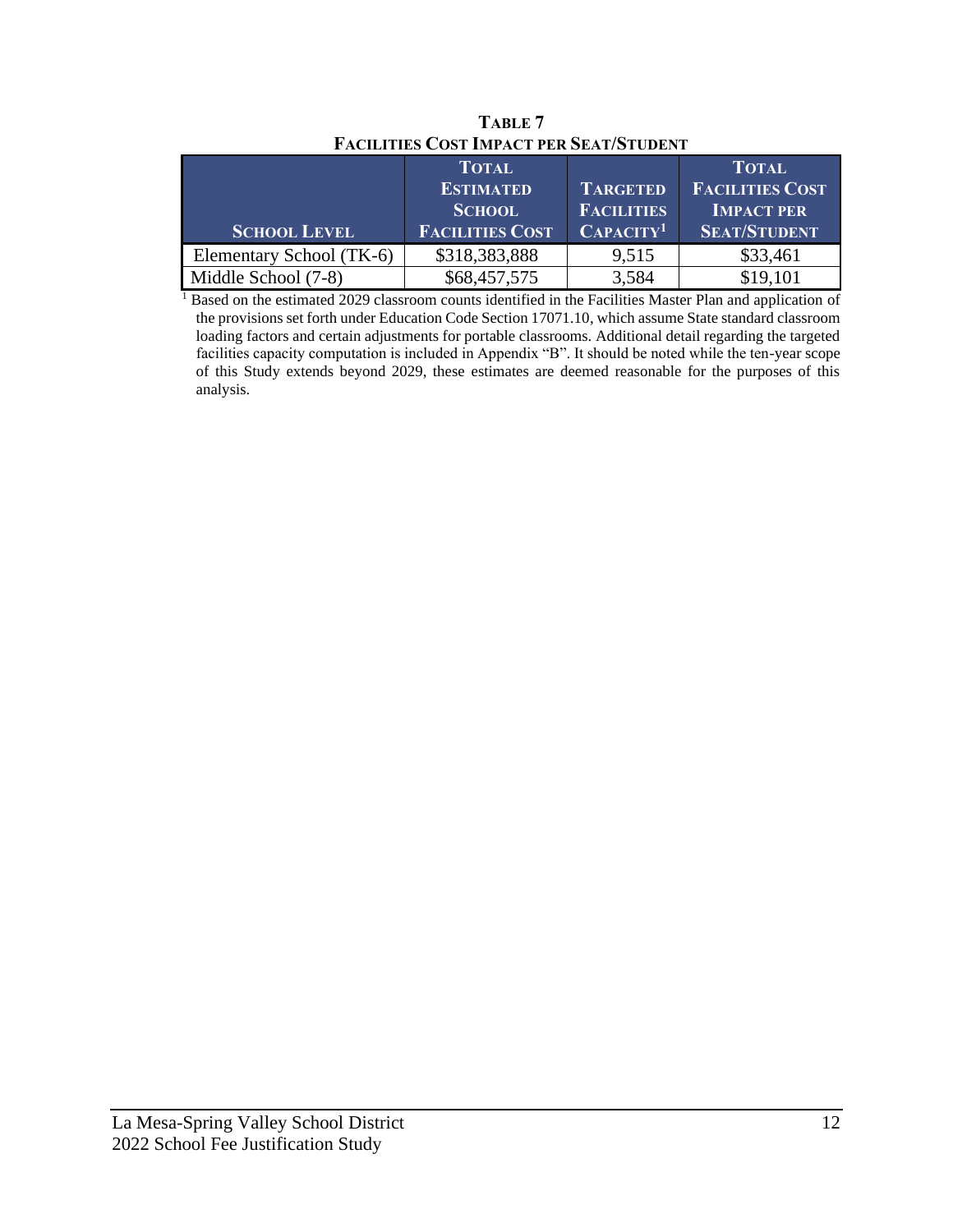## **SECTION III. PROJECTED IMPACT OF RESIDENTIAL DEVELOPMENT**

The following section presents the school facility impact analysis for new residential development and provides a step-by-step calculation of the estimated per residential square foot cost impact.

The proposed capital improvement projects outlined in the Facilities Master Plan are recommended because the existing facilities require upgrade or replacement for their continued long-term use, and such improvements will benefit both existing student enrollment and student enrollment generated as a result of new residential construction; thus, it is deemed reasonable and appropriate to include estimated costs as described in Section II.C when evaluating the impact per square foot as a result of Projected Unhoused Students.

To determine the school facilities cost impact per square foot of residential development, first the Facilities Cost Impact per Seat/Student determined in Table 7 is multiplied by the Projected Unhoused Students as shown in Table 5 for each school level. The result of this computation is shown in Table 8 and reflects the estimated school facilities cost impact to house Projected Unhoused Students.

| TABLE 8                             |  |
|-------------------------------------|--|
| <b>TOTAL FACILITIES COST IMPACT</b> |  |

| <b>SCHOOL LEVEL</b>      | <b>PROJECTED</b><br><b>UNHOUSED</b><br><b>STUDENTS</b> | <b>FACILITIES COST</b><br><b>IMPACT PER</b><br><b>SEAT/STUDENT</b> | <b>TOTAL FACILITIES</b><br><b>COST IMPACT</b> |
|--------------------------|--------------------------------------------------------|--------------------------------------------------------------------|-----------------------------------------------|
| Elementary School (TK-6) | 145                                                    | \$33,461                                                           | \$4,851,845                                   |
| Middle School (7-8)      | 39                                                     | \$19,101                                                           | \$744,939                                     |
|                          | TOTAL                                                  |                                                                    | \$5,596,784                                   |

The total facilities cost impact shown in Table 8 above was then divided by the number of Projected Units shown in Table 2 to determine the school facilities cost per residential unit. The costs per residential categories are shown in Table 9.

**TABLE 9 SCHOOL FACILITIES COST PER RESIDENTIAL UNIT**

|                         |                        | <b>FACILITIES COST</b>  |
|-------------------------|------------------------|-------------------------|
| <b>TOTAL FACILITIES</b> |                        | <b>IMPACT PER</b>       |
| <b>COST IMPACT</b>      | <b>PROJECTED UNITS</b> | <b>RESIDENTIAL UNIT</b> |
| \$5,596,784             | 952                    | \$5,879                 |

The school facilities cost impact per residential square foot was calculated by dividing the school facilities cost per residential unit determined in Table 9 by the weighted average square footage of each residential unit type. This calculation is shown in Table 10. A review of historical development records from the Planning Agencies, including parcel attribute data, building permit records and additional detail as requested, was used to estimate the weighted average square footage.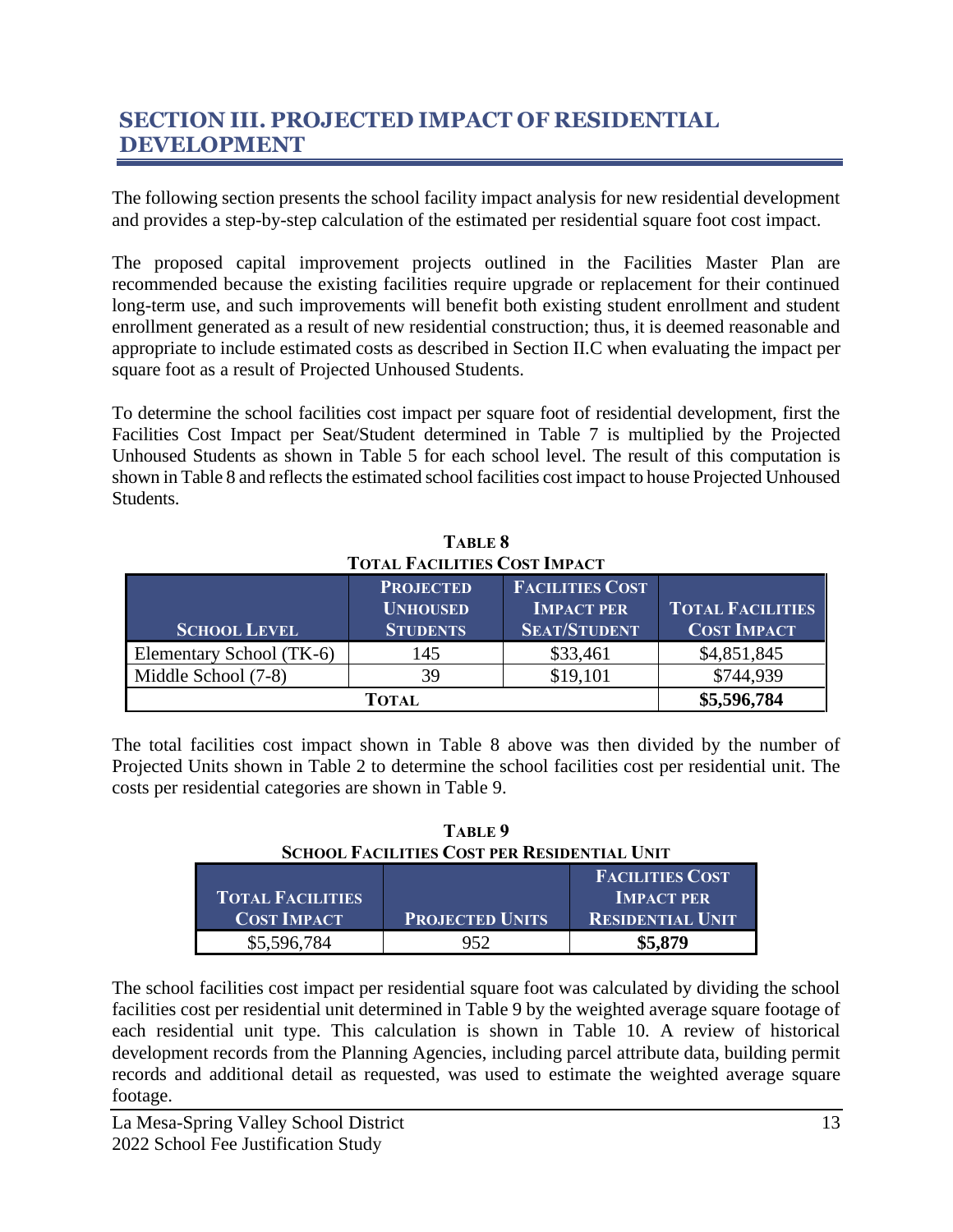|                         | SCHOOL PACILITIES COST TEN INESIDENTIAL SOUANE POOT |                            |
|-------------------------|-----------------------------------------------------|----------------------------|
| <b>FACILITIES COST</b>  |                                                     | <b>FACILITIES COST PER</b> |
| <b>IMPACT PER</b>       | <b>WEIGHTED AVERAGE</b>                             | <b>RESIDENTIAL</b>         |
| <b>RESIDENTIAL UNIT</b> | <b>SOUARE FOOTAGE</b>                               | <b>SQUARE FOOT</b>         |
| \$5,879                 | 1.147                                               | \$5.13                     |

**TABLE 10 SCHOOL FACILITIES COST PER RESIDENTIAL SQUARE FOOT** 

The school facilities impact per residential square foot determined in Table 10 is greater than the School District's share of the current maximum authorized residential School Fees of \$2.97 per square foot; therefore, the School District is justified in levying up to but not exceeding the maximum authorized amount for residential construction and reconstruction.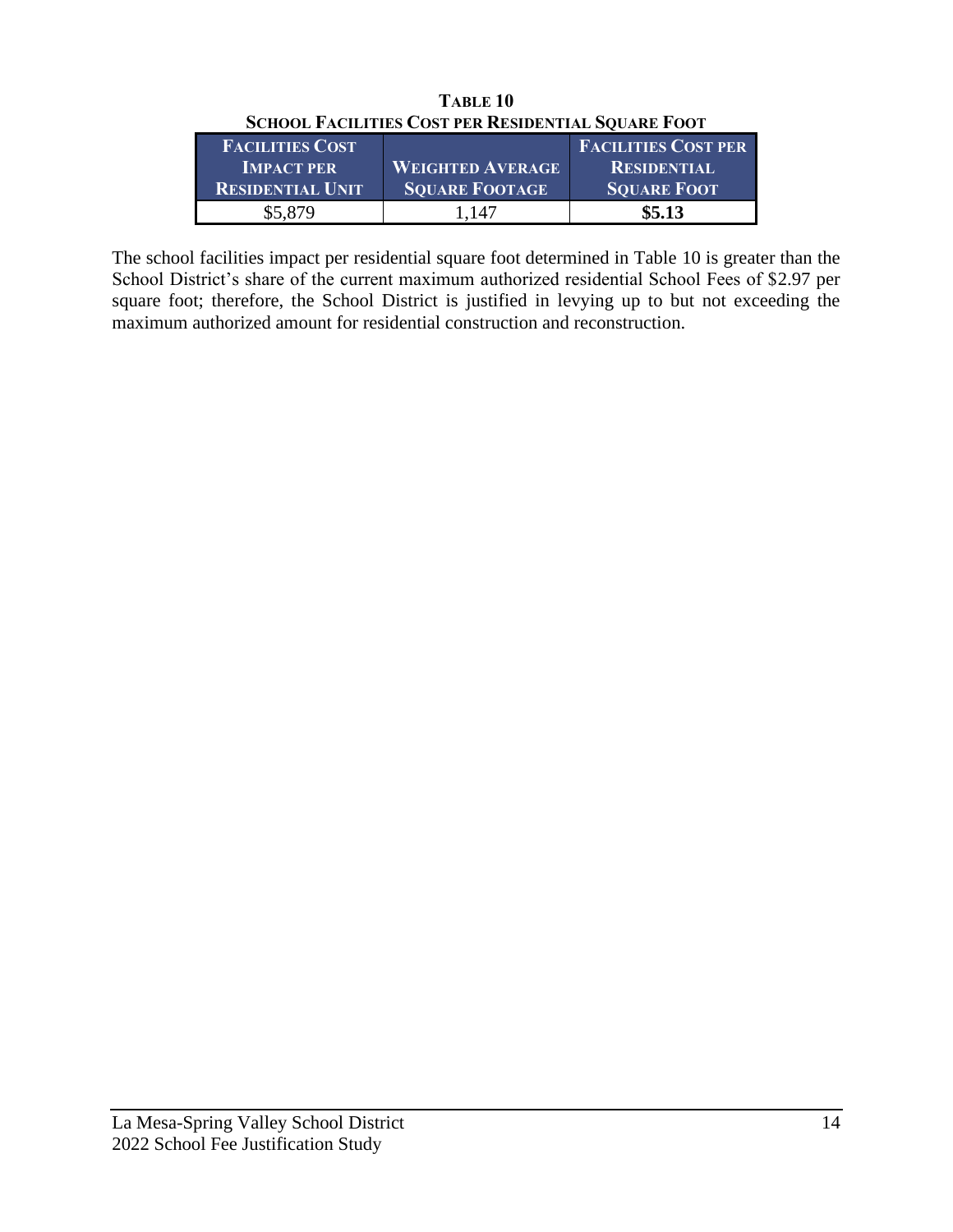## <span id="page-16-0"></span>**SECTION IV. COMMERCIAL/INDUSTRIAL SCHOOL IMPACT ANALYSIS**

The following section presents the school facilities impact analysis for new commercial/industrial development and provides a step-by-step calculation of the estimated per commercial/industrial square foot cost impact.

#### <span id="page-16-1"></span>**A. EMPLOYEE GENERATION**

In the course of making the nexus findings to justify School Fees levied on commercial/industrial development, Education Code Section 17621(e)(1)(B) requires that the Study determine the impact of the increased number of employees anticipated to result from commercial/industrial development upon the cost of providing school facilities within the School District. As mentioned in the Executive Summary, for purposes of making such determination this code section further recommends that the employee generation estimates be based on the applicable estimates set forth in the Traffic Study published by SANDAG.

The employee generation estimates per 1,000 square feet of development derived from the Traffic Study are listed by commercial/industrial land use category in Table 11. The land use categories listed are based on those categories described in the Traffic Study and include all land uses recommended by the provisions of Education Code Section 17621(e)(1)(B).

|                                            | <b>AVERAGE SQUARE</b><br><b>FOOTAGE PER</b> | <b>EMPLOYEES</b><br><b>PER 1,000</b> |
|--------------------------------------------|---------------------------------------------|--------------------------------------|
| <b>COMMERCIAL/INDUSTRIAL CATEGORY</b>      | <b>EMPLOYEE</b>                             | <b>SQUARE FEET</b>                   |
| <b>Banks</b>                               | 354                                         | 2.8253                               |
| <b>Community Shopping Center</b>           | 652                                         | 1.5348                               |
| Neighborhood Shopping Center               | 357                                         | 2.7985                               |
| <b>Industrial Business Parks</b>           | 284                                         | 3.5156                               |
| Industrial Parks/Warehousing/Manufacturing | 742                                         | 1.3473                               |
| <b>Rental Self-Storage</b>                 | 15,541                                      | 0.0643                               |
| Research & Development                     | 329                                         | 3.0408                               |
| Hospitality (Lodging)                      | 883                                         | 1.1325                               |
| Commercial Offices (Standard)              | 209                                         | 4.7897                               |
| Commercial Offices (Large High Rise)       | 220                                         | 4.5442                               |
| <b>Corporate Offices</b>                   | 372                                         | 2.6848                               |
| <b>Medical Offices</b>                     | 234                                         | 4.2654                               |

**TABLE 11 EMPLOYEE GENERATION PER 1,000 SQUARE FEET OF COMMERCIAL/INDUSTRIAL DEVELOPMENT**

Source: San Diego Traffic Generator Study, January 1990 Edition; SANDAG.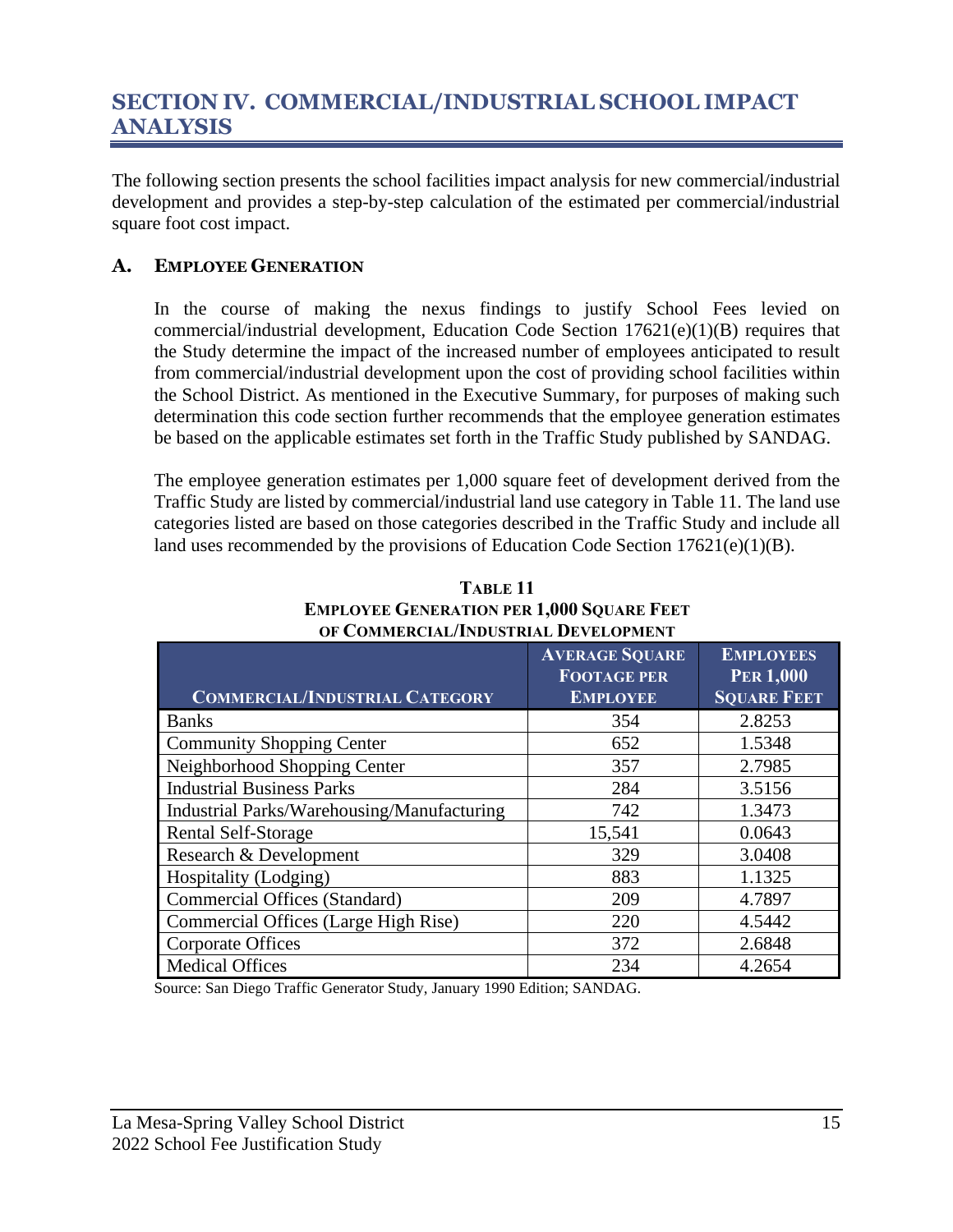#### <span id="page-17-0"></span>**B. RESIDENTIAL IMPACT**

#### **1. Households**

To evaluate the impact of commercial/industrial development on School District facilities, the employee generation estimates listed in Table 11 above were first used to determine the impact of commercial/industrial development on a per household basis. Based on information provided by the U.S. Census Bureau<sup>1</sup>, there are approximately 1.33 employed persons per household on average for households located within the School District. Dividing the employee generation estimates listed in Table 11 above by 1.33 results in the estimated number of households per 1,000 square feet of commercial/industrial development ("Total Household Impact").

The Total Household Impact determined in the preceding paragraph takes into consideration all employees generated from commercial/industrial development. Since some of those employees will live outside the School District, and will therefore have no impact on the School District, the figures are adjusted to reflect only those households within the School District occupied by employees generated from commercial/industrial development built within the School District. Based on information derived from U.S. Census Bureau data<sup>2</sup>, it is estimated that approximately 12.6% of employees both live and work within the School District. Multiplying the Total Household Impact by 12.6% results in the households within the School District impacted per 1,000 square feet commercial/industrial development. The results of these computations are shown in Table 12.

| <b>COMMERCIAL/INDUSTRIAL CATEGORY</b>      | <b>SCHOOL DISTRICT</b><br>HOUSEHOLDS PER 1,000<br><b>SQUARE FEET COM./IND.</b> |
|--------------------------------------------|--------------------------------------------------------------------------------|
| <b>Banks</b>                               | 0.2677                                                                         |
| <b>Community Shopping Center</b>           | 0.1454                                                                         |
| Neighborhood Shopping Center               | 0.2651                                                                         |
| <b>Industrial Business Parks</b>           | 0.3331                                                                         |
| Industrial Parks/Warehousing/Manufacturing | 0.1276                                                                         |
| Rental Self-Storage                        | 0.0061                                                                         |
| Research & Development                     | 0.2881                                                                         |
| Hospitality (Lodging)                      | 0.1073                                                                         |
| <b>Commercial Offices (Standard)</b>       | 0.4538                                                                         |
| Commercial Offices (Large High Rise)       | 0.4305                                                                         |
| <b>Corporate Offices</b>                   | 0.2543                                                                         |
| <b>Medical Offices</b>                     | 0.4041                                                                         |

**TABLE 12 IMPACT OF COMMERCIAL/INDUSTRIAL DEVELOPMENT ON HOUSEHOLDS WITHIN THE SCHOOL DISTRICT**

<sup>1</sup> US Census Bureau- 2019 ACS 5 Year Commuting Characteristics by Sex (S0801) and Demographic Characteristics for Occupied Housing Units (S2502)

<sup>&</sup>lt;sup>2</sup> US Census Bureau- 2019 ACS 5 Year Commuting Characteristics by Sex (S0801)

La Mesa-Spring Valley School District 16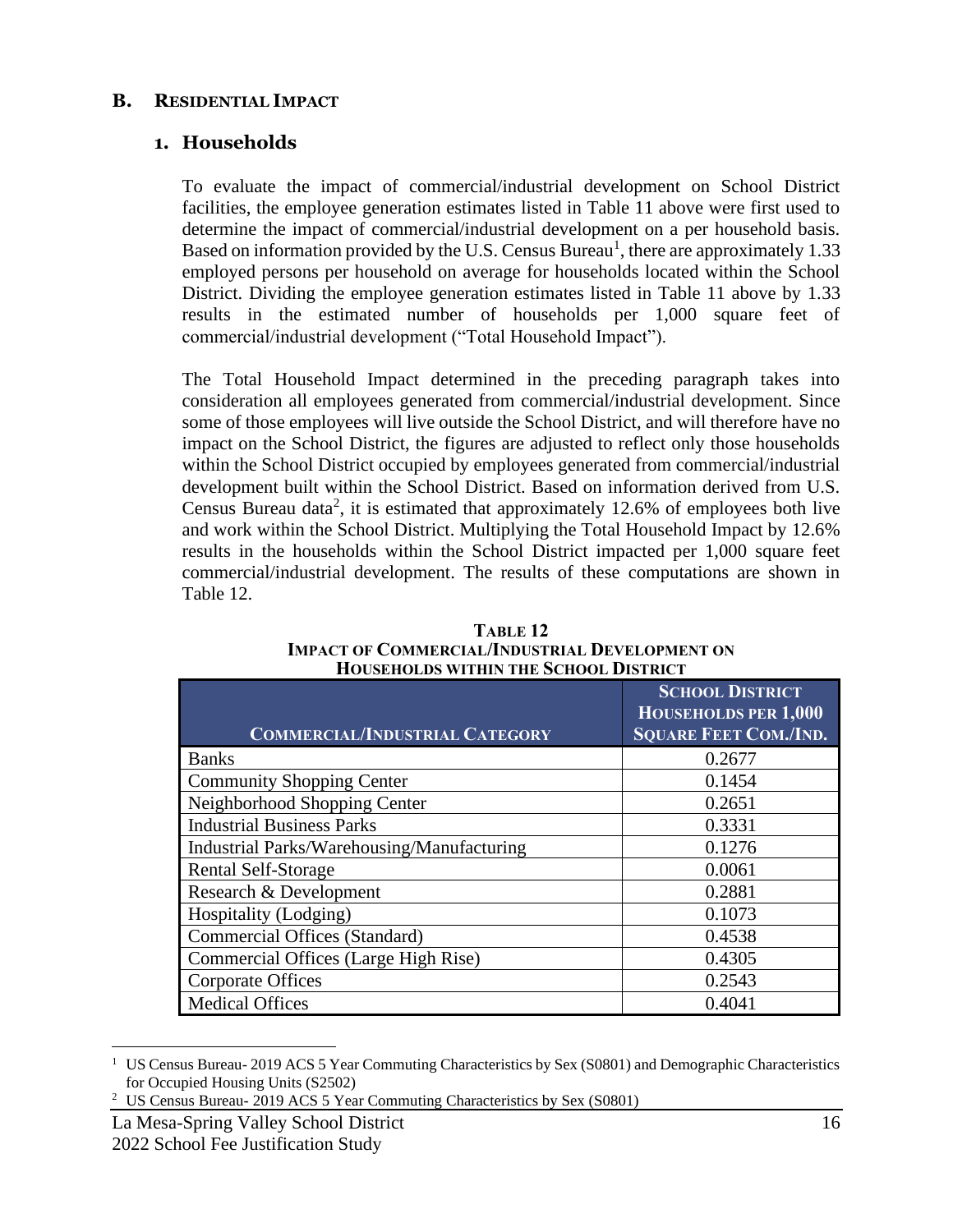#### **2. New Household Student Generation**

The student generation impacts per 1,000 square feet of commercial/industrial development were calculated by multiplying the household impacts shown in Table 12 by blended student generation rates determined for each school level. The result of this calculation is shown in Table 13. The blended student generation rates are based on the SGRs summarized in Table 3 and were combined into a single rate per school level based on the proportionate number of each type of residential unit anticipated to be constructed in the School District as shown in Table 2. The determination of the blended student generation rates is shown and described in Appendix "D" of this Study.

| <b>COMMERCIAL/INDUSTRIAL CATEGORY</b>      | <b>ELEMENTARY</b><br><b>SCHOOL STUDENT</b><br><b>GENERATION</b> | <b>MIDDLE SCHOOL</b><br><b>STUDENT</b><br><b>GENERATION</b> | <b>TOTAL</b><br><b>STUDENT</b><br><b>GENERATION</b> |
|--------------------------------------------|-----------------------------------------------------------------|-------------------------------------------------------------|-----------------------------------------------------|
| <b>Banks</b>                               | 0.0409                                                          | 0.0112                                                      | 0.0521                                              |
| <b>Community Shopping Center</b>           | 0.0222                                                          | 0.0061                                                      | 0.0283                                              |
| Neighborhood Shopping Center               | 0.0405                                                          | 0.0111                                                      | 0.0516                                              |
| <b>Industrial Business Parks</b>           | 0.0509                                                          | 0.0139                                                      | 0.0648                                              |
| Industrial Parks/Warehousing/Manufacturing | 0.0195                                                          | 0.0053                                                      | 0.0248                                              |
| Rental Self-Storage                        | 0.0009                                                          | 0.0003                                                      | 0.0012                                              |
| Research & Development                     | 0.0441                                                          | 0.012                                                       | 0.0561                                              |
| Hospitality (Lodging)                      | 0.0164                                                          | 0.0045                                                      | 0.0209                                              |
| Commercial Offices (Standard)              | 0.0694                                                          | 0.0189                                                      | 0.0883                                              |
| Commercial Offices (Large High Rise)       | 0.0658                                                          | 0.018                                                       | 0.0838                                              |
| <b>Corporate Offices</b>                   | 0.0389                                                          | 0.0106                                                      | 0.0495                                              |
| <b>Medical Offices</b>                     | 0.0618                                                          | 0.0169                                                      | 0.0787                                              |

#### **TABLE 13 SCHOOL FACILITIES COSTS PER 1,000 SQUARE FEET OF COMMERCIAL/INDUSTRIAL DEVELOPMENT**

### **3. Inter-District Student Impact**

Based on information provided by the School District, 893 students were enrolled at the School District on an inter-district basis, including 509 students at the elementary school level and 384 students at the middle school level. Many of those inter-district students attend the School District as a result of their parents or guardians being employed at businesses located within the School District boundaries. To determine the inter-district impact of new commercial/industrial development, the number of inter-district students at each school level was first divided by the estimated number of employees within the School District's area. Employment was estimated at 66,945<sup>3</sup> based on data obtained from the U.S. Census Bureau. The ratio of inter-district students to estimated employment for each school level was then multiplied by the employee generation factors

<sup>3</sup> US Census Bureau- 2019 ACS 5 Year Economic Characteristics (DP03)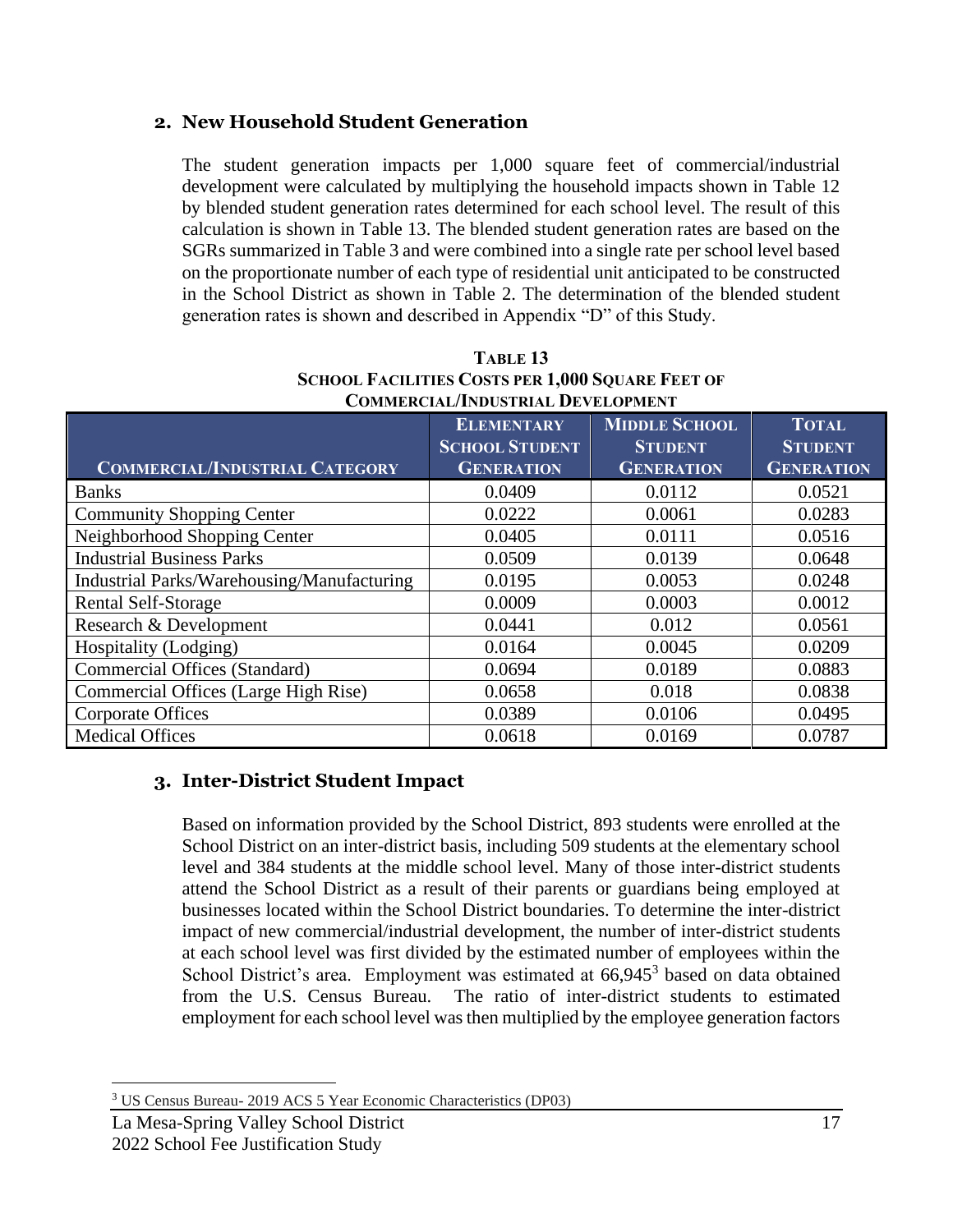for each of the commercial/industrial categories as shown in Table 11. The calculation results in the Inter-District Student Impacts shown in Table 14.

| <b>COMMERCIAL/INDUSTRIAL</b><br><b>CATEGORY</b> | <b>ELEMENTARY</b><br><b>SCHOOL COST</b><br><b>IMPACT</b> | <b>MIDDLE</b><br><b>SCHOOL</b><br><b>COST IMPACT</b> | <b>TOTAL INTER-</b><br><b>DISTRICT</b><br><b>COST IMPACT</b> |
|-------------------------------------------------|----------------------------------------------------------|------------------------------------------------------|--------------------------------------------------------------|
| <b>Banks</b>                                    | 0.0215                                                   | 0.0161                                               | 0.0376                                                       |
| <b>Community Shopping Center</b>                | 0.0117                                                   | 0.0087                                               | 0.0204                                                       |
| Neighborhood Shopping Center                    | 0.0213                                                   | 0.0160                                               | 0.0373                                                       |
| <b>Industrial Business Parks</b>                | 0.0267                                                   | 0.0200                                               | 0.0467                                                       |
| Industrial/Warehousing/Manufacturing            | 0.0102                                                   | 0.0077                                               | 0.0179                                                       |
| Rental Self-Storage                             | 0.0005                                                   | 0.0004                                               | 0.0009                                                       |
| Research & Development                          | 0.0231                                                   | 0.0173                                               | 0.0404                                                       |
| Hospitality (Lodging)                           | 0.0086                                                   | 0.0065                                               | 0.0151                                                       |
| Commercial Offices (Standard)                   | 0.0364                                                   | 0.0273                                               | 0.0637                                                       |
| Commercial Offices (Large High Rise)            | 0.0345                                                   | 0.0259                                               | 0.0604                                                       |
| <b>Corporate Offices</b>                        | 0.0204                                                   | 0.0153                                               | 0.0357                                                       |
| <b>Medical Offices</b>                          | 0.0324                                                   | 0.0243                                               | 0.0567                                                       |

#### **TABLE 14 INTER-DISTRICT COST IMPACT PER 1,000 SQUARE FEET OF COMMERCIAL/INDUSTRIAL DEVELOPMENT**

## **4. Total Student Generation Impact**

The Total Student Generation Impact is determined by adding the Student Generation Impacts shown in Table 13 to the Inter-District Impacts determined in Table 14. The Total Student Generation Impacts are listed in Table 15.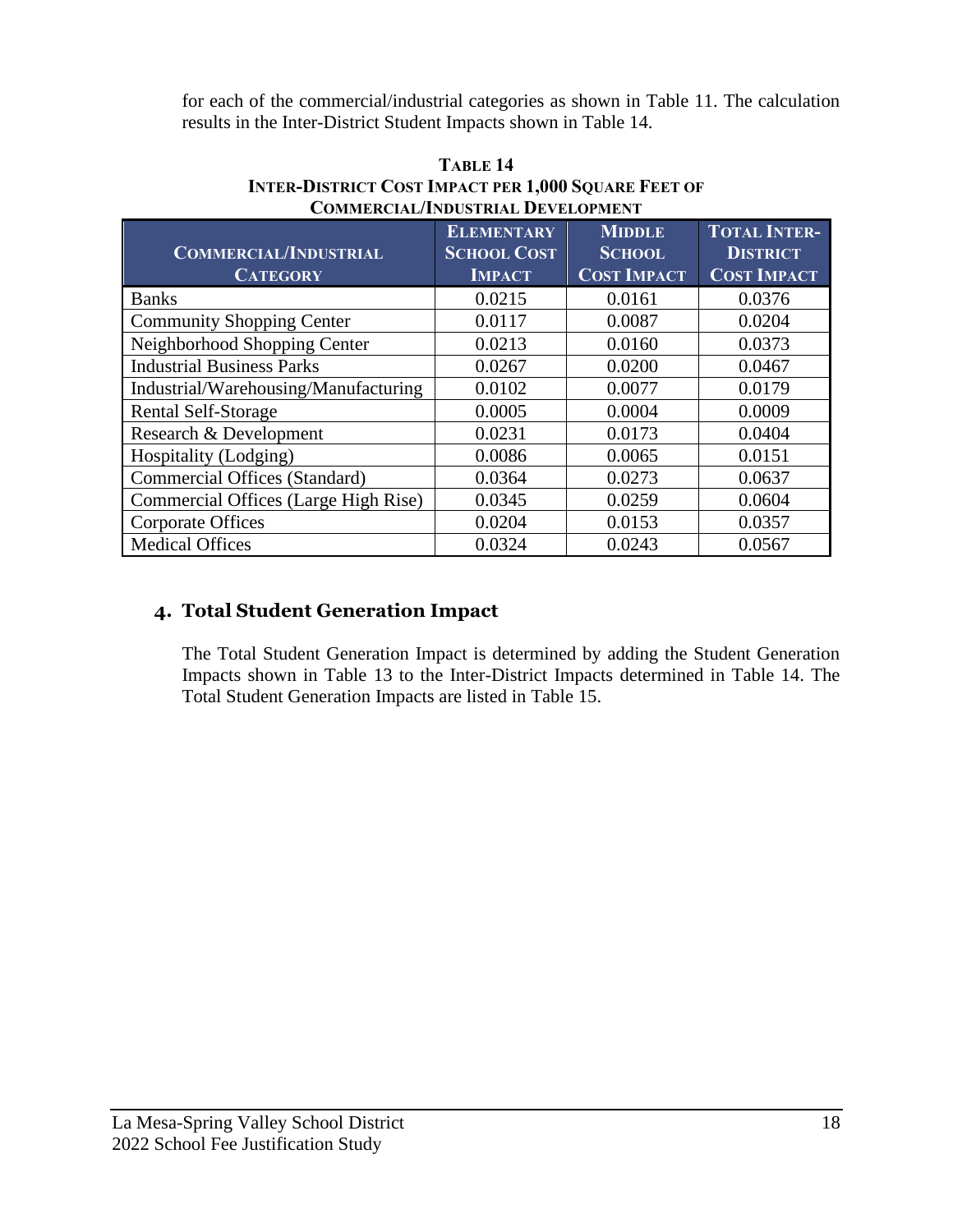| <b>COMMERCIAL/INDUSTRIAL</b><br><b>CATEGORY</b> | <b>ELEMENTARY</b><br><b>SCHOOL COST</b><br><b>IMPACT</b> | <b>MIDDLE</b><br><b>SCHOOL</b><br><b>COST IMPACT</b> | <b>TOTAL</b><br><b>STUDENT</b><br><b>GENERATION</b><br><b>COST IMPACT</b> |
|-------------------------------------------------|----------------------------------------------------------|------------------------------------------------------|---------------------------------------------------------------------------|
| <b>Banks</b>                                    | 0.0624                                                   | 0.0273                                               | 0.0897                                                                    |
| <b>Community Shopping Center</b>                | 0.0339                                                   | 0.0148                                               | 0.0487                                                                    |
| Neighborhood Shopping Center                    | 0.0618                                                   | 0.0271                                               | 0.0889                                                                    |
| <b>Industrial Business Parks</b>                | 0.0776                                                   | 0.0339                                               | 0.1115                                                                    |
| Industrial/Warehousing/Manufacturing            | 0.0297                                                   | 0.0130                                               | 0.0427                                                                    |
| Rental Self-Storage                             | 0.0014                                                   | 0.0007                                               | 0.0021                                                                    |
| Research & Development                          | 0.0672                                                   | 0.0293                                               | 0.0965                                                                    |
| Hospitality (Lodging)                           | 0.0250                                                   | 0.0110                                               | 0.0360                                                                    |
| <b>Commercial Offices (Standard)</b>            | 0.1058                                                   | 0.0462                                               | 0.1520                                                                    |
| Commercial Offices (Large High Rise)            | 0.1003                                                   | 0.0439                                               | 0.1442                                                                    |
| <b>Corporate Offices</b>                        | 0.0593                                                   | 0.0259                                               | 0.0852                                                                    |
| <b>Medical Offices</b>                          | 0.0942                                                   | 0.0412                                               | 0.1354                                                                    |

**TABLE 15 TOTAL STUDENT GENERATION IMPACT PER 1,000 SQUARE FEET OF COMMERCIAL/INDUSTRIAL DEVELOPMENT**

### <span id="page-20-0"></span>**C. NET IMPACT PER COMMERCIAL/INDUSTRIAL SQUARE FOOT**

#### **1. Cost Impact**

To estimate the school facilities costs required to house new students as a result of additional commercial/industrial development, the total school facilities cost per student was determined by multiplying the school facilities costs per student determined in Table 7 by the student generation impacts for the elementary and middle school levels shown in Table 15. The school facilities cost impacts are shown in Table 16 by commercial/industrial development category and school level.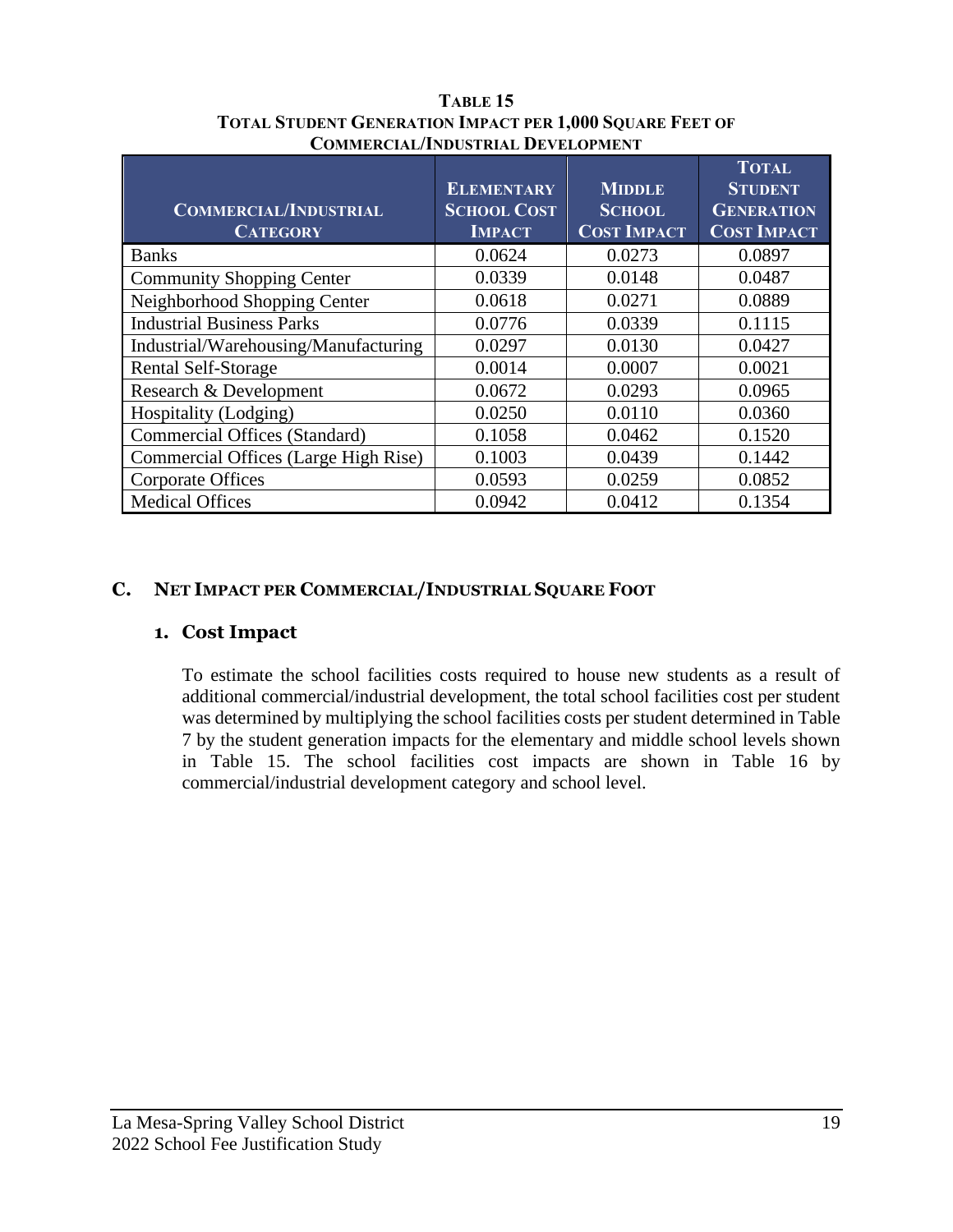| <b>COMMERCIAL/INDUSTRIAL CATEGORY</b>      | <b>ELEMENTARY</b><br><b>SCHOOL IMPACT</b> | <b>MIDDLE</b><br><b>SCHOOL</b><br><b>IMPACT</b> | <b>TOTAL COST</b><br><b>IMPACT</b> |
|--------------------------------------------|-------------------------------------------|-------------------------------------------------|------------------------------------|
| <b>Banks</b>                               | \$2,088                                   | \$521                                           | \$2,609                            |
| <b>Community Shopping Center</b>           | \$1,134                                   | \$283                                           | \$1,417                            |
| Neighborhood Shopping Center               | \$2,068                                   | \$518                                           | \$2,586                            |
| <b>Industrial Business Parks</b>           | \$2,597                                   | \$648                                           | \$3,245                            |
| Industrial Parks/Warehousing/Manufacturing | \$994                                     | \$248                                           | \$1,242                            |
| Rental Self-Storage                        | \$47                                      | \$13                                            | \$60                               |
| Research & Development                     | \$2,249                                   | \$560                                           | \$2,809                            |
| Hospitality (Lodging)                      | \$837                                     | \$210                                           | \$1,047                            |
| Commercial Offices (Standard)              | \$3,540                                   | \$882                                           | \$4,422                            |
| Commercial Offices (Large High Rise)       | \$3,356                                   | \$839                                           | \$4,195                            |
| <b>Corporate Offices</b>                   | \$1,984                                   | \$495                                           | \$2,479                            |
| <b>Medical Offices</b>                     | \$3,152                                   | \$787                                           | \$3,939                            |

#### **TABLE 16 SCHOOL FACILITIES COSTS PER 1,000 SQUARE FEET OF COMMERCIAL/INDUSTRIAL DEVELOPMENT**

#### **2. Residential Fee Offsets**

New commercial/industrial development within the School District will generate new employees, thereby increasing the need for new residential development to house those employees living in the School District. Residential school fees adopted by the School District under applicable law will also be imposed by the School District on such new residential development. To prevent new commercial/industrial development from paying the portion of impact that is mitigated by the applicable residential school fees, this amount has been calculated and deducted from the school facilities impact costs calculated in Table 16.

The residential fee offsets are calculated by using the School District's proposed Level I Fee applicable to residential development (\$2.97 per square foot) and multiplying that amount by the weighted average square footage of a residential unit in the School District, which is 1,147 square feet. This calculation provides the average residential revenues from a residential unit of \$3,407 (\$2.97 x 1,147). The average residential revenues from a residential unit multiplied by Household Impacts per 1,000 square feet of commercial/industrial development, as shown in Table 12, results in the residential school fee revenues per 1,000 square feet of commercial/industrial development ("Residential Fee Offset"). This computation is shown in Table 17.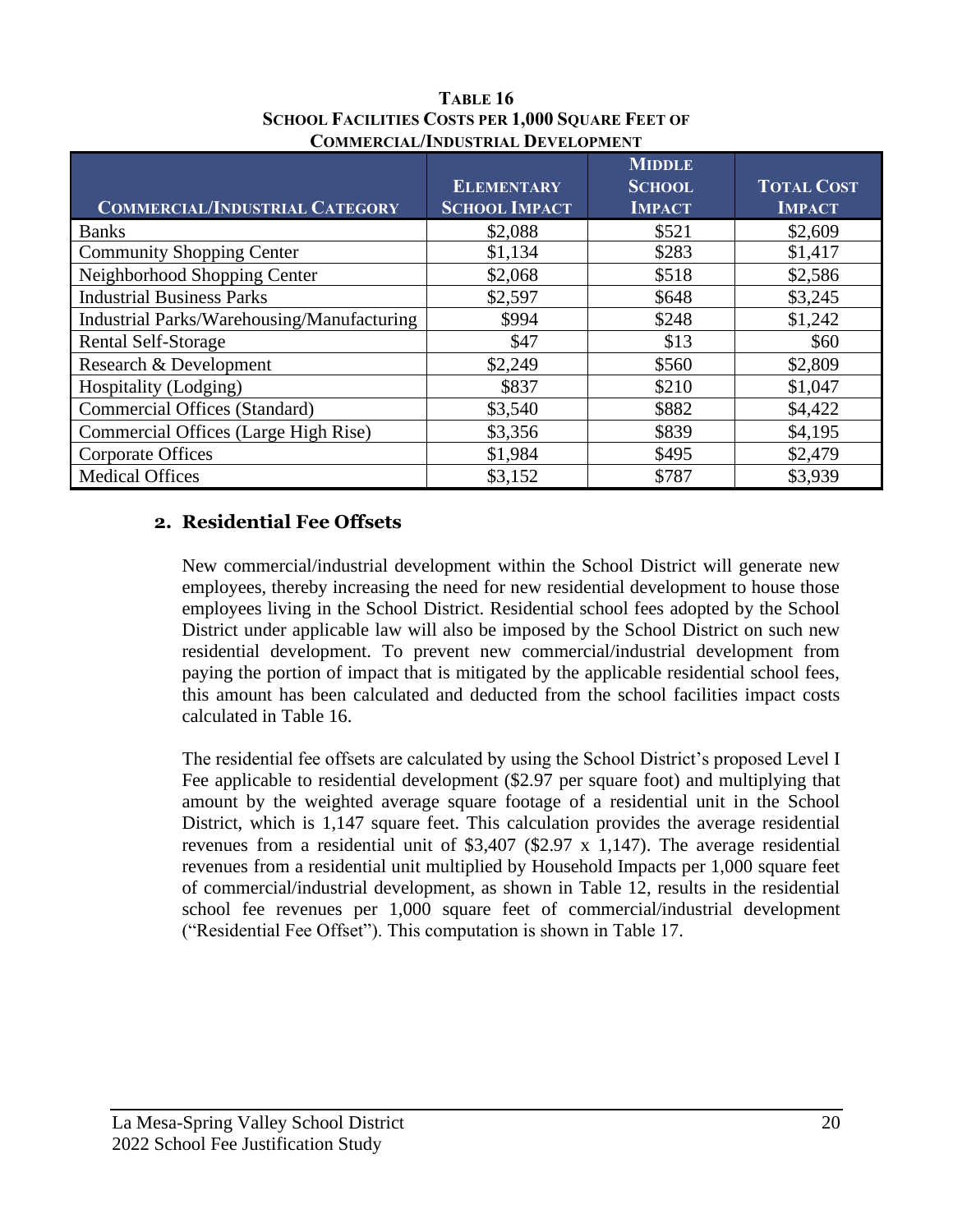|                                            | <b>SCHOOL DISTRICT</b><br><b>HOUSEHOLDS PER</b><br><b>1,000 SQUARE FEET</b> | <b>RESIDENTIAL FEE</b><br><b>OFFSET PER 1,000</b><br><b>SQUARE FEET</b> |
|--------------------------------------------|-----------------------------------------------------------------------------|-------------------------------------------------------------------------|
| <b>COMMERCIAL/INDUSTRIAL CATEGORY</b>      | COM./IND.                                                                   | COM./IND.                                                               |
| <b>Banks</b>                               | 0.2677                                                                      | \$912                                                                   |
| <b>Community Shopping Center</b>           | 0.1454                                                                      | \$495                                                                   |
| Neighborhood Shopping Center               | 0.2651                                                                      | \$903                                                                   |
| <b>Industrial Business Parks</b>           | 0.3331                                                                      | \$1,135                                                                 |
| Industrial Parks/Warehousing/Manufacturing | 0.1276                                                                      | \$435                                                                   |
| <b>Rental Self-Storage</b>                 | 0.0061                                                                      | \$21                                                                    |
| Research & Development                     | 0.2881                                                                      | \$982                                                                   |
| Hospitality (Lodging)                      | 0.1073                                                                      | \$366                                                                   |
| <b>Commercial Offices (Standard)</b>       | 0.4538                                                                      | \$1,546                                                                 |
| Commercial Offices (Large High Rise)       | 0.4305                                                                      | \$1,467                                                                 |
| <b>Corporate Offices</b>                   | 0.2543                                                                      | \$866                                                                   |
| <b>Medical Offices</b>                     | 0.4041                                                                      | \$1,377                                                                 |

#### **TABLE 17 RESIDENTIAL FEE OFFSET**

### **3. Net School Facilities Costs**

Subtracting the Residential Fee Offset determined in Table 17 from the total school facilities costs listed in Table 16 results in the net school facilities costs per 1,000 square feet of commercial/industrial development ("Net School Facilities Costs"). The Net School Facilities Costs are listed in Table 18.

**COMMERCIAL/INDUSTRIAL CATEGORY TOTAL SCHOOL FACILITIES COSTS RESIDENTIAL FEE OFFSET NET SCHOOL FACILITIES COSTS (PER 1,000 SQUARE FEET COM./IND.)** Banks \$2,609 \$912 \$1,697 Community Shopping Center  $\vert$  \$1,417  $\vert$  \$495  $\vert$  \$922 Neighborhood Shopping Center  $$2,586$   $$903$  \$1,683 Industrial Business Parks  $\begin{array}{ccc} 83,245 & 81,135 & 82,110 \\ \end{array}$ Industrial Parks/Warehousing/Manufacturing  $\vert$  \$1,242  $\vert$  \$435 \$807 Rental Self-Storage  $\$60$   $\$21$   $\$39$ Research & Development  $$2,809$   $$982$   $$1,827$ Hospitality (Lodging)  $$1,047$  \$366 \$681 Commercial Offices (Standard)  $$4,422$   $$1,546$   $$2,876$ Commercial Offices (Large High Rise)  $$4,195$   $$1,467$   $$2,728$ Corporate Offices  $$2,479$   $$866$   $$1,613$ Medical Offices 83,939 \$1,377 \$2,562

**TABLE 18 NET SCHOOL FACILITIES COSTS PER 1,000 SQUARE FEET COMMERCIAL/INDUSTRIAL DEVELOPMENT**

La Mesa-Spring Valley School District 21 2022 School Fee Justification Study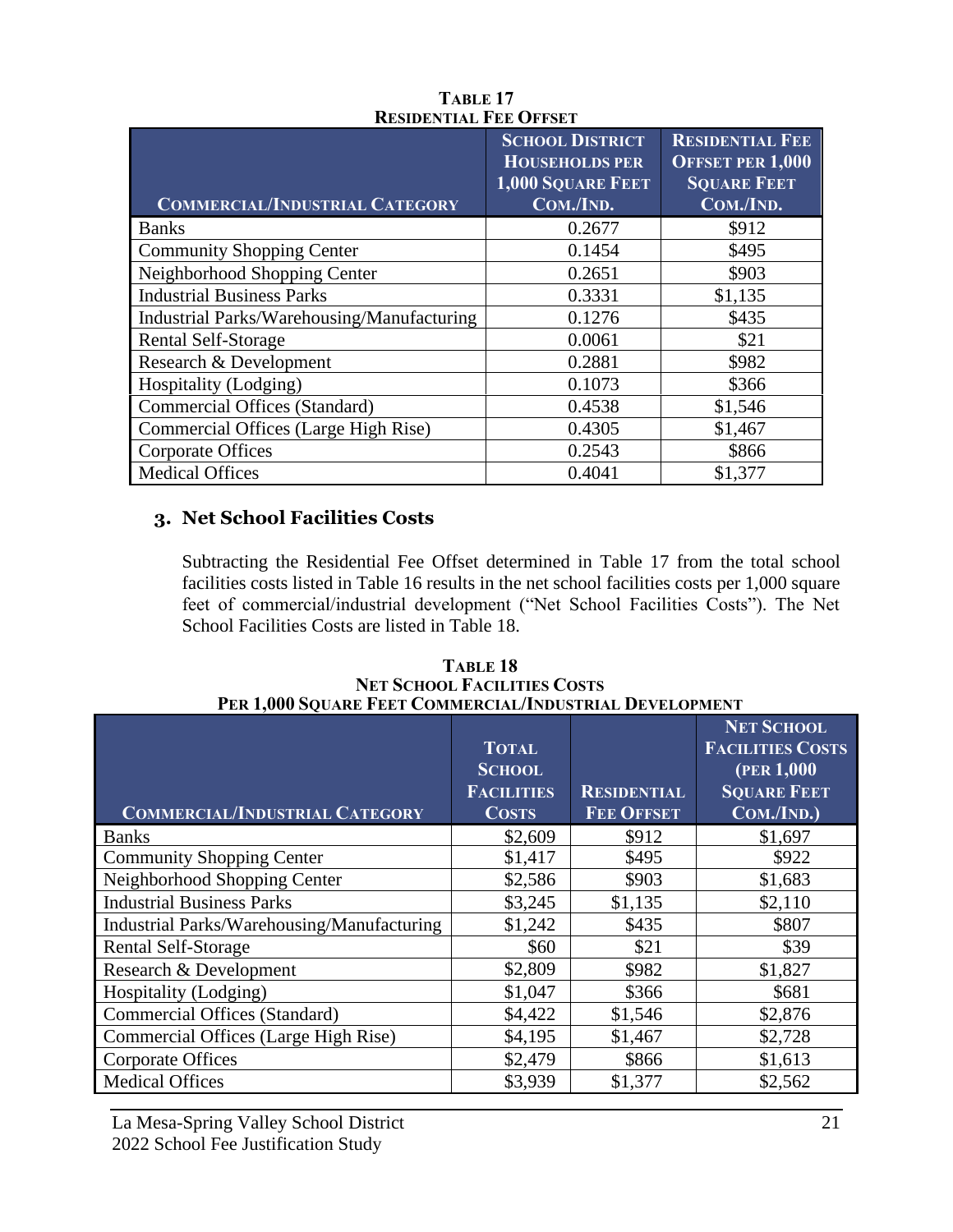The Net School Facilities Costs determined in Table 18 were then divided by 1,000<sup>4</sup> to provide the cost impact on a square foot basis. These cost impacts are listed in Table 19.

| INET VAJST INIPAUTS<br>PER SQUARE FOOT OF COMMERCIAL/INDUSTRIAL DEVELOPMENT |                    |  |
|-----------------------------------------------------------------------------|--------------------|--|
| <b>COMMERCIAL/INDUSTRIAL CATEGORY</b>                                       | <b>NET IMPACTS</b> |  |
| <b>Banks</b>                                                                | \$1.70             |  |
| <b>Community Shopping Center</b>                                            | \$0.92             |  |
| Neighborhood Shopping Center                                                | \$1.68             |  |
| <b>Industrial Business Parks</b>                                            | \$2.11             |  |
| Industrial Parks/Warehousing/Manufacturing                                  | \$0.81             |  |
| Rental Self-Storage                                                         | \$0.04             |  |
| Research & Development                                                      | \$1.83             |  |
| Hospitality (Lodging)                                                       | \$0.68             |  |
| <b>Commercial Offices (Standard)</b>                                        | \$2.88             |  |
| Commercial Offices (Large High Rise)                                        | \$2.73             |  |
| <b>Corporate Offices</b>                                                    | \$1.61             |  |
| <b>Medical Offices</b>                                                      | \$2.56             |  |

## **TABLE 19 NET COST IMPACTS**

The net cost impacts shown in Table 19 are greater than the School District's share of the current maximum authorized commercial/industrial School Fees of \$0.44 per square foot, except for the category of Rental Self-Storage. Therefore, the School District is justified in levying school fees on commercial/industrial in amount up to but not exceeding the School District's share of the maximum authorized statutory fee. For Rental Self-Storage businesses, the School District is justified in collecting \$0.04 per square foot.

#### <span id="page-23-0"></span>**D. COMMERCIAL/INDUSTRIAL DEVELOPMENT NOT IN PRESCRIBED CATEGORIES**

In cases where new commercial/industrial development does not fit within the prescribed categories shown in Table 19, the School District shall evaluate such development on a caseby-case basis to determine if the imposition of the School Fees on the development meets the nexus requirements set forth under Government Code Section 66000 et seq. The School District may levy School Fees on such development in an amount up to but not exceeding the cost per square foot impact determined through such evaluation.

<sup>&</sup>lt;sup>4</sup> The Employee Generation rates derived from the SANDAG study are estimated per 1,000 square feet of development.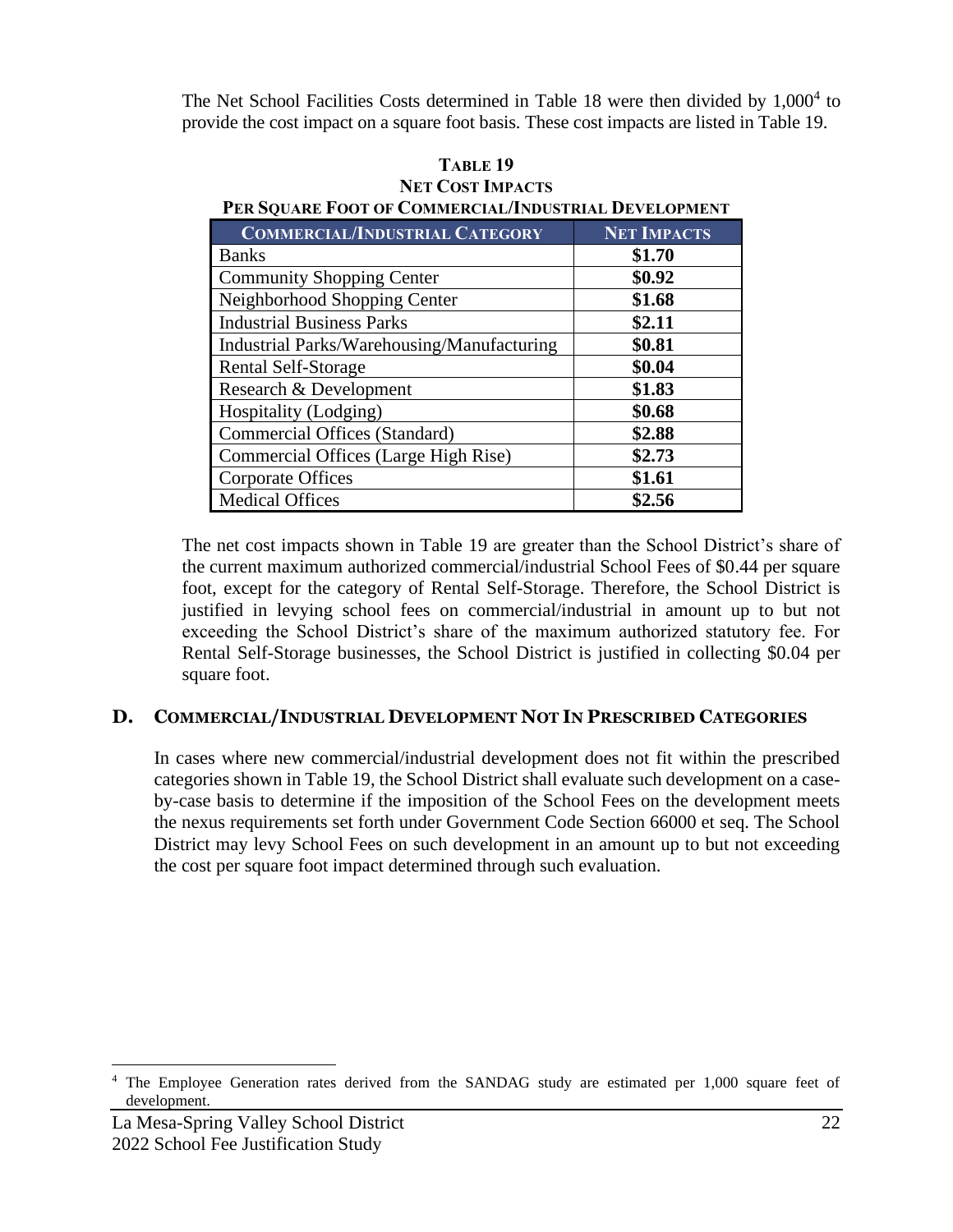### <span id="page-24-0"></span>**E. AGE-RESTRICTED (SENIOR) HOUSING**

The School District must exercise discretion in determining whether a particular project qualifies as "senior citizen housing" for the purpose of imposing developer fees. (See California Ranch Homes Development Co. v. San Jacinto Unified School Dist. (1993) 17 Cal.App.4th 573, 580–581.) The School District acknowledges Section 65995.1 and will levy its share of School Fees on qualifying senior citizen housing projects at the current commercial/industrial rate of \$0.44 per square foot as justified herein. The School District will require proof that such senior units are indeed restricted to seniors (i.e. a copy of the recorded CC&Rs or deed(s)) and reserves the right to revoke a Certificate of Compliance and/or require payment of difference of the amount per square foot paid to the then current amount of School Fees being levied on residential development per square foot should such CC&Rs or deed(s) be modified to allow students to reside in such the housing units. If there is any uncertainty as to whether a project qualifies as senior citizen housing or will, in fact, remain senior citizen housing beyond initial approval, the School District may wish to seek cooperation from the developer as a condition of levying the commercial/industrial School Fee rate. Such cooperation could take the form of an agreement by the developer to include a restriction in the recorded CC&Rs conditioning subsequent changes in residency requirements on the owner's payment of applicable developer fees, and to notify the School District of changes in residency requirements and/or to provide current residency data upon School District's request.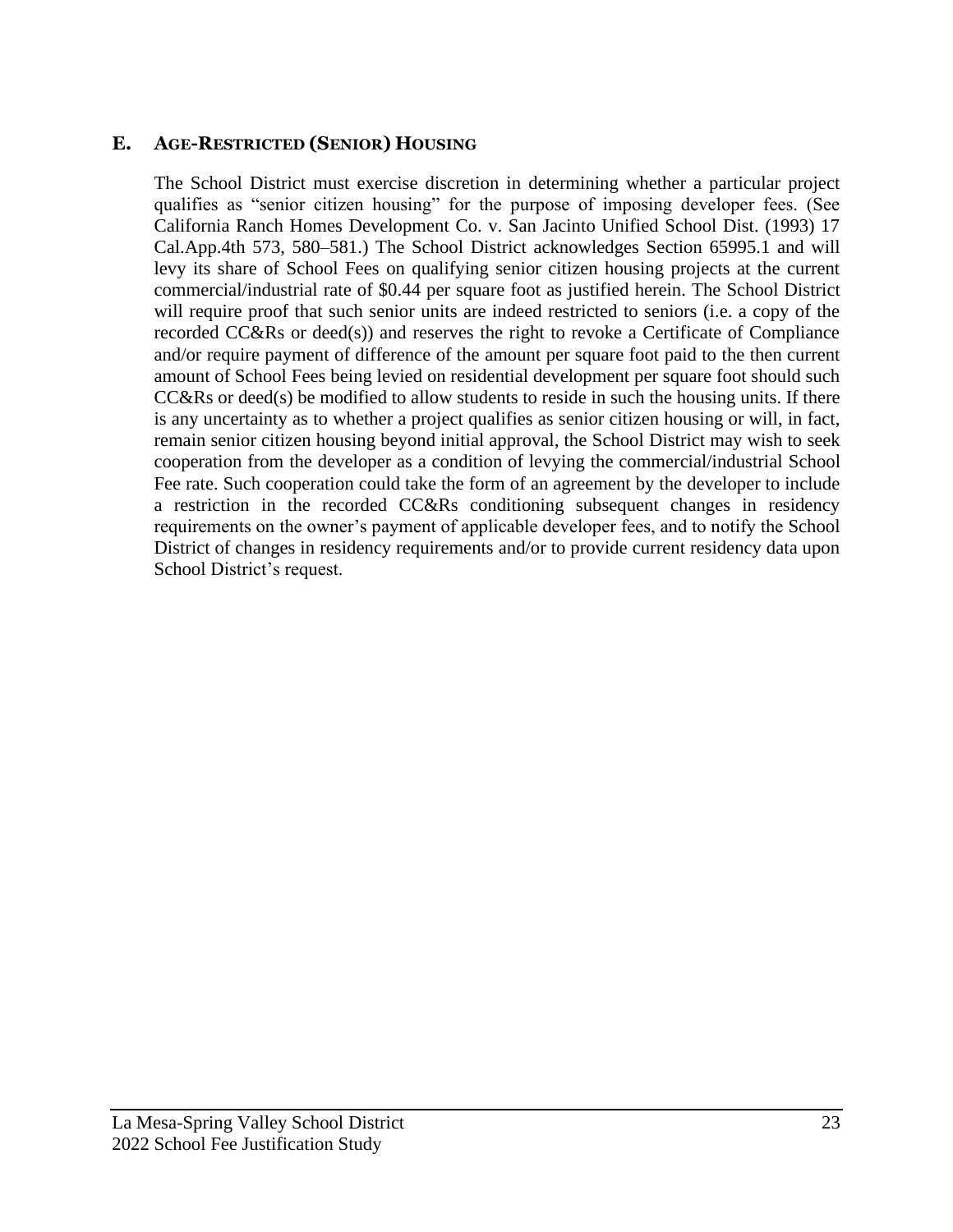## <span id="page-25-0"></span>**SECTION V. REDEVELOPMENT**

Government Code Section 66001, subdivision (a)(3) and (4) requires that a school district, in imposing school-impact fees, establish a reasonable relationship between the fee's use, the need for the public facility and the type of development project on which the fee is imposed. This section addresses and sets forth general policy when considering the levy of school fees on new construction units resulting from redevelopment projects within the School District.

Redevelopment means voluntarily demolishing existing residential, commercial, and/or industrial structures and subsequently replacing them with new construction ("Redevelopment"). The School District is aware of Redevelopment projects completed within the School District boundaries and anticipates similar Redevelopment projects may be completed in the next ten (10) years and beyond. School fees authorized pursuant to Education Code Section 17620 and Government Code Sections 65995 et seq. shall be levied by the School District on new construction resulting from Redevelopment projects, if there is a nexus between the School Fees being imposed and the impact of new construction on school facilities, after the impact of pre-existing development has been taken into consideration. In determining such nexus, the School District shall review, evaluate and determine on a case-by-case basis, the additional impact of the proposed new development by comparing the projected square footage, student generation and cost impacts of the proposed new construction and the pre-existing residential, commercial and/or industrial development. Such analysis shall utilize the student generation rates identified in Table 3 of this Study, as applicable.

The School District may levy school fees, authorized under applicable law, on new construction resulting from Redevelopment projects in an amount up to the additional impact cost per square foot as determined in accordance with the preceding paragraph, but not exceeding the applicable school fees.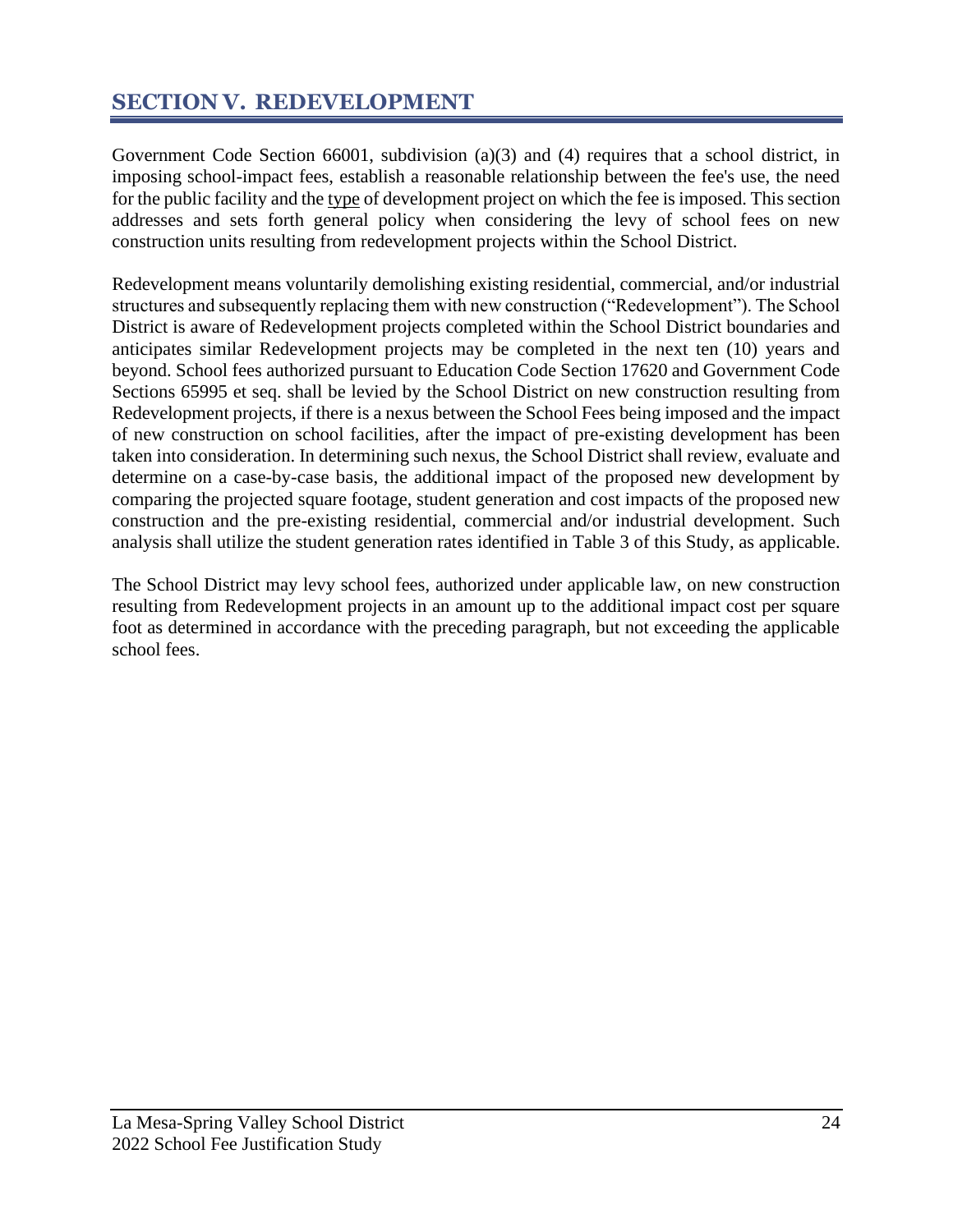## <span id="page-26-0"></span>**SECTION VII. GOVERNMENT CODE SECTION 66000**

Government Code Sections 66000 *et seq*. were enacted by State Legislature in 1987. In any action establishing, increasing, or imposing a fee as a condition of approval of a development project, such as the Applicable Residential School Fee and Applicable Commercial/Industrial School Fees described herein (collectively referred to as the "Applicable School Fees"), these Government Code sections require the public agency to satisfy the following requirements:

- 1. Determine the purpose of the fee;
- 2. Identify the use to which the fee is to be put;
- 3. Determine how there is a reasonable relationship between the fee's use and the type of development project on which the fee is imposed;
- 4. Determine that there is a reasonable relationship between the need for the public facilities and the type of development project on which the fee is imposed;
- 5. Determine that there is a reasonable relationship between the amount of the fee and the cost, or portion of the cost of the public facility attributable to the development on which the fee is imposed; and
- 6. Provide an annual accounting of any portion of the fee remaining unspent or held for projects for more than five (5) years after collection.

The information set forth herein, including the information contained in the Appendices attached hereto, provide factual evidence establishing a nexus between the type of development projected to be built within the School District and the amount of Applicable School Fees levied upon such development based on the need for such Applicable School Fees. The determinations made in this Study meet the requirements of Government Code Section 66000. The findings are summarized as follows:

#### **Purpose of the School Fee**

The Board of the School District will levy and collect school fees on new residential and commercial/industrial development to obtain funds for the construction and/or reconstruction of school facilities to accommodate students generated as a result of such development. In accordance with Education Code Section 17620, "construction or reconstruction of school facilities" *does not* include any item of expenditure for any of the following:

- 1. Regular maintenance or routine repair of school buildings and facilities;
- 2. Inspection, sampling, analysis, encapsulation or removal of asbestos-containing material, except where incidental to school facilities construction or reconstruction for which the expenditure of fees or other consideration collected pursuant to Education Code Section 17620 is not prohibited; and,
- 3. Deferred maintenance as described in Education Code Section 17582.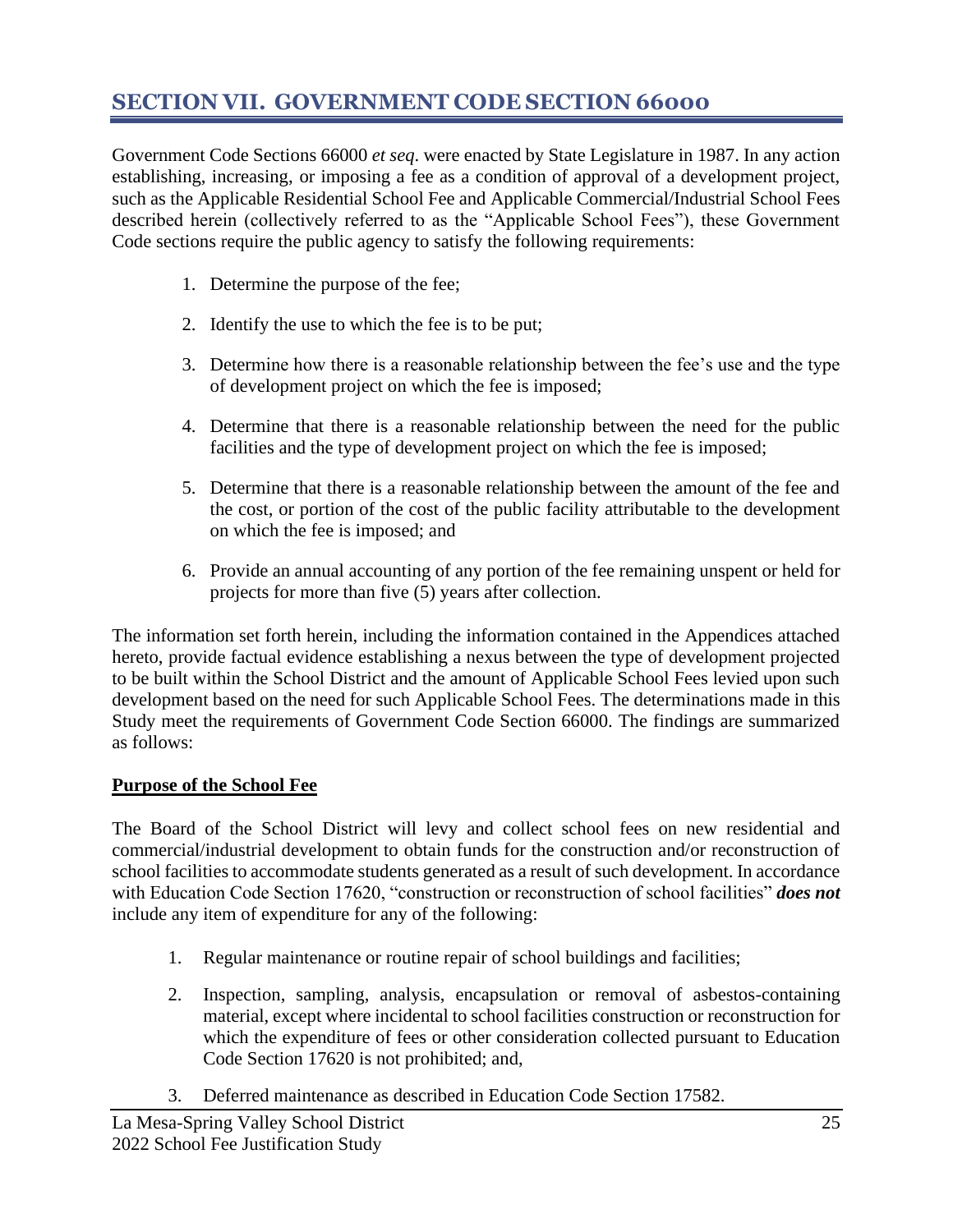#### **Identify the Use of the Fee**

The School District has determined that revenues collected from Applicable School Fees imposed on residential and commercial/industrial developments will be used for the following purposes:

- 1. Construction or reconstruction of school facilities required to accommodate students generated by new residential and commercial/industrial development in areas of the School District where existing school facilities are needed;
- 2. Construction or reconstruction of administrative and operations facilities required in response to new student growth from new development;
- 3. Acquisition or lease of property for unhoused students generated from new development, including the repayment of debt issued for the acquisition of such property;
- 4. Purchase or lease of interim and/or temporary school facilities in order to accommodate student capacity demands;
- 5. Costs associated with the administration, collection, and justification for the Applicable School Fees;
- 6. Provide local funding that may be required if the School District applies for State funding through SB 50.

The School District's Facilities Master Plan outlined proposed improvement plans to a number of existing school facilities and the proposed construction and reconstruction of school facilities. As previously noted and described herein, the Alternative Fees will be used to fund school facilities necessary to accommodate Projected Unhoused Students generated by Projected Units to the extent described in this Study and permitted by applicable law. Such Alternative Fees will be used to fund, in part, the school facilities identified in the Facilities Master Plan, inclusive of those school facilities described in this Study.

#### **Relationship Between the Use of the Fee, the Need for School Facilities and the Type of Development on Which the Fee is Imposed**

As determined in the preceding sections, existing school facilities are in need of upgrade or replacement for their continued long-term use and to provide adequate and safe housing for existing student enrollment and students generated from new residential and commercial/industrial development. The fees imposed on such new development will be used, in part, to finance a portion of the construction and/or reconstruction of school facilities required to accommodate student enrollment growth generated by new residential and commercial/industrial development.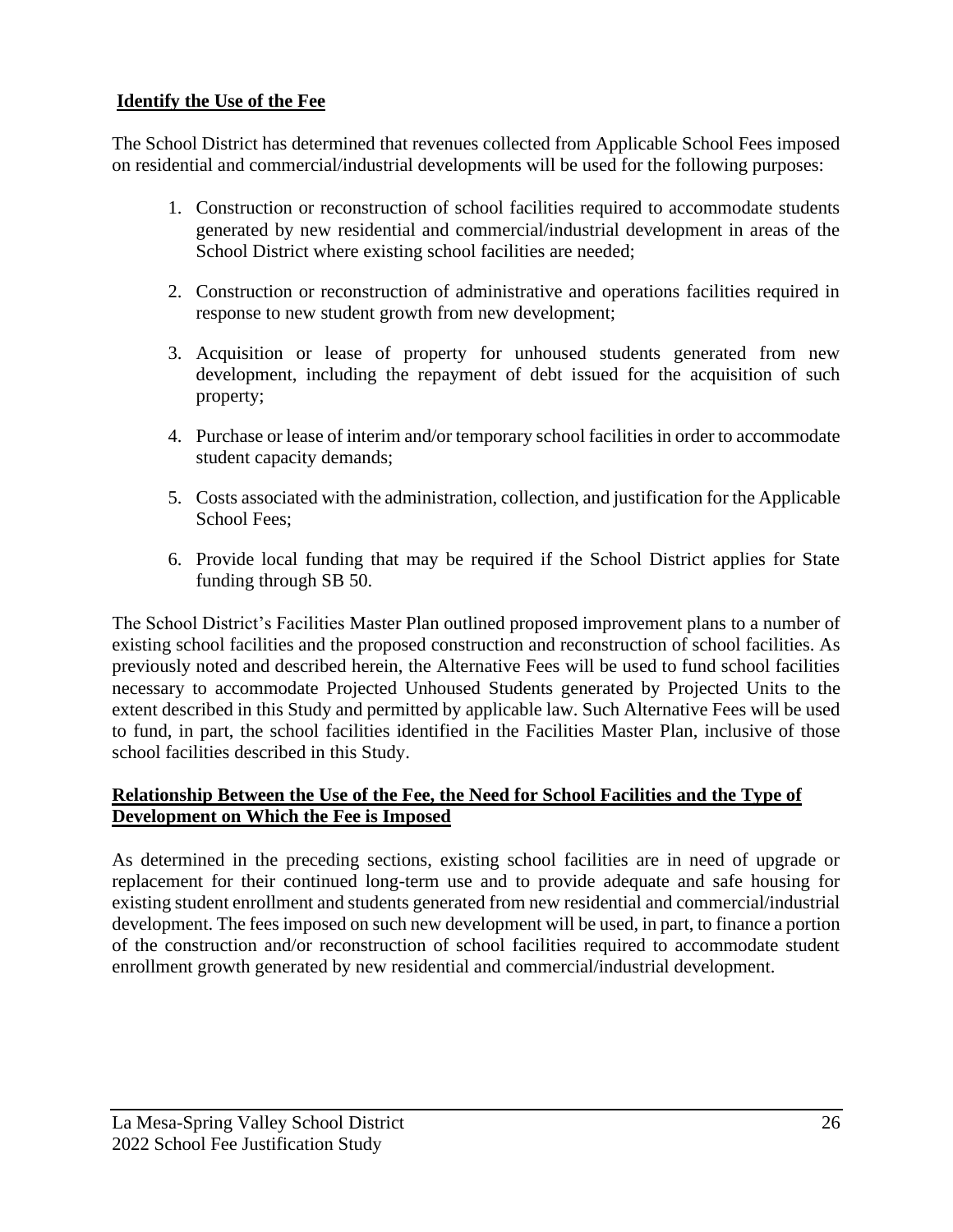#### **Determination of the Relationship Between the Fee Amount and the School Facilities Costs Attributable to Type of Development on Which the Fee is Imposed**

The imposition of the Applicable Residential School Fee of \$2.97 per square foot of residential development is justified, as this fee is below the per square foot cost impact to provide adequate school facilities required as a result of such new residential development.

Similarly, the imposition of the Applicable Commercial/Industrial School Fees of \$0.44 per square foot of commercial/industrial development are justified as the fees are equal to or below the estimated per square foot net cost impact to provide adequate school facilities required as a result of such new commercial/industrial development, except for Rental Self-Storage developments.

#### **Accounting Procedures for the Fees**

The School District will deposit, invest, and expend the school fees imposed and collected on residential and commercial/industrial development in accordance with the provision of Government Code Section 66006.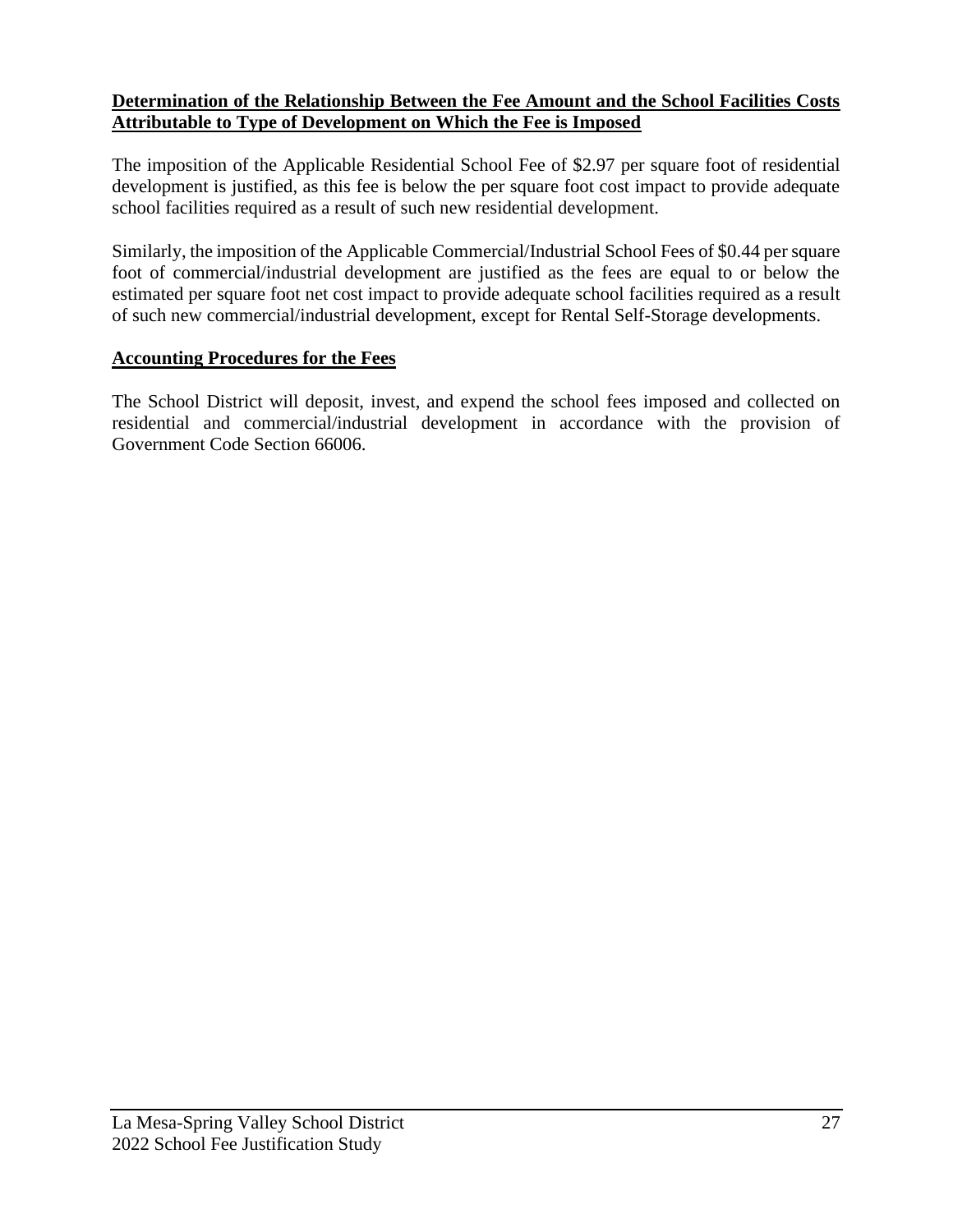## **APPENDIX A COMMERCIAL/INDUSTRIAL DEVELOPMENT DESCRIPTIONS**

| <b>Banks</b>                                       | Include small branch offices to regional offices used<br>for banking. Properties under this category allow<br>customers to conduct banking on-site.                                                                                          |
|----------------------------------------------------|----------------------------------------------------------------------------------------------------------------------------------------------------------------------------------------------------------------------------------------------|
| <b>Shopping Center</b>                             | Broadly include regional, community and<br>neighborhood shopping centers which sell<br>merchandise and services to consumers. Include<br>grocery stores, restaurants, retail centers, automotive<br>sales.                                   |
| <b>Industrial Business Parks</b>                   | Include any combination of facilities engaged in<br>manufacturing/assembly, warehousing, and/or<br>storage with 15% or more of the total area designated<br>for commercial use.                                                              |
| Industrial Parks/Warehousing/<br>Manufacturing     | Include any combination of facilities engaged in<br>manufacturing/assembly, warehousing, and/or<br>storage with limited or no commercial use (less than<br>15% of the total area designated for commercial use).                             |
| <b>Rental Self-Storage</b>                         | Include warehouse developments which rent small<br>storage vaults and often termed "mini-storage".                                                                                                                                           |
| Research & Development                             | Include scientific research and development<br>laboratories, office and/or their supporting facilities.                                                                                                                                      |
| Hospitality (Lodging)                              | Include establishments which provide lodging to the<br>general public. Lodging types include hotels, motels,<br>resort hotels and inns. The maximum term of<br>occupancy for establishment within this category<br>shall not exceed 30 days. |
| Commercial Offices (Standard) <sup>1</sup>         | Include general office space occupying less than<br>100,000 square feet with multiple tenants.                                                                                                                                               |
| <b>Commercial Offices (Large High</b><br>$Rise)^1$ | Include general office space occupying 100,000<br>square feet and greater with multiple tenants.                                                                                                                                             |
| <b>Corporate Offices</b>                           | An office or office building with a single tenant.                                                                                                                                                                                           |
| <b>Medical Offices</b>                             | Include medical offices that serve a wide range of<br>medical needs and may include a pharmacy. Medical<br>offices are generally operated by one or more<br>physicians.                                                                      |

<sup>1</sup> Office space used for activities described under banks, research and development, or medical offices should be classified under those categories.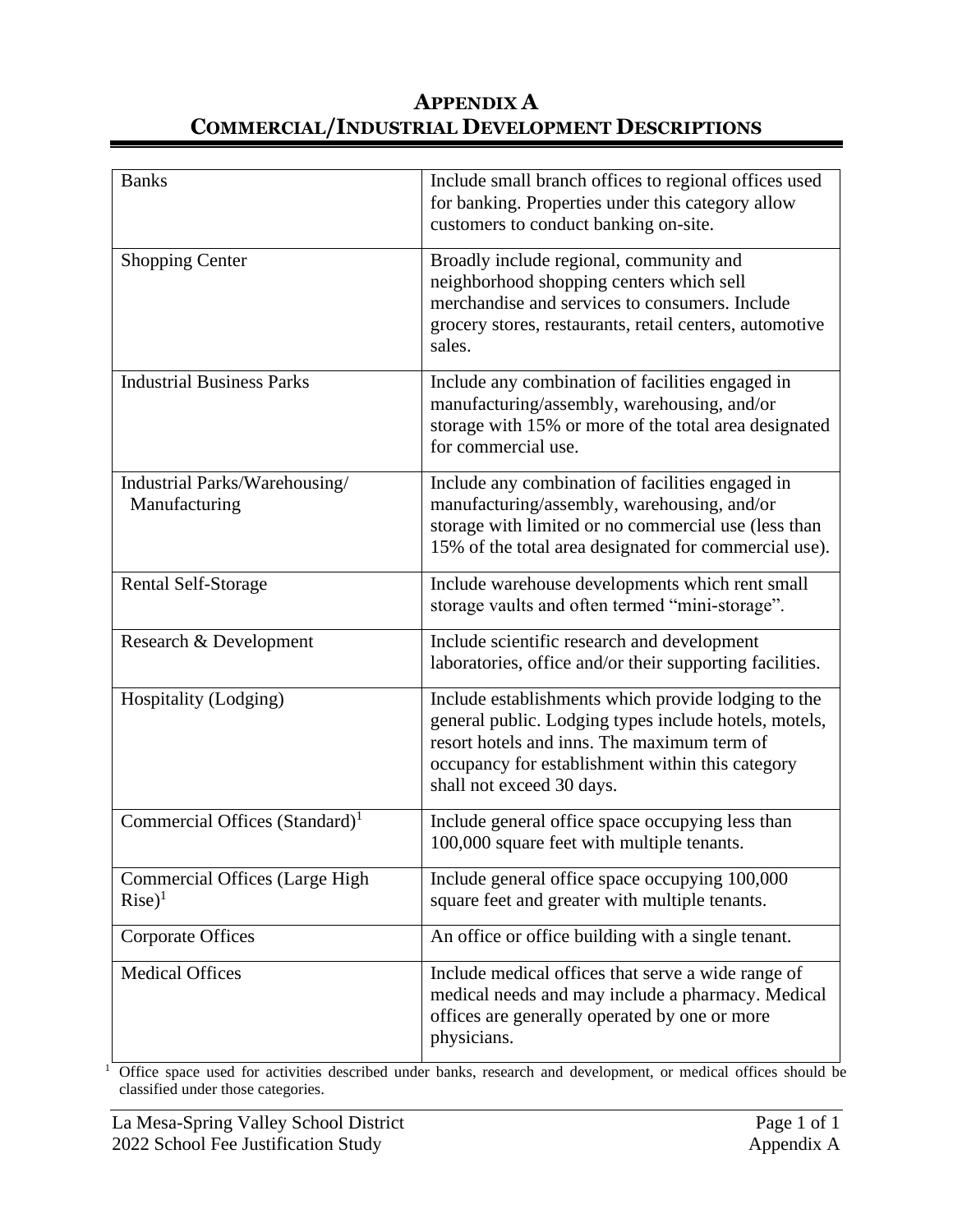## **APPENDIX B FACILITIES CAPACITY DETERMINATION**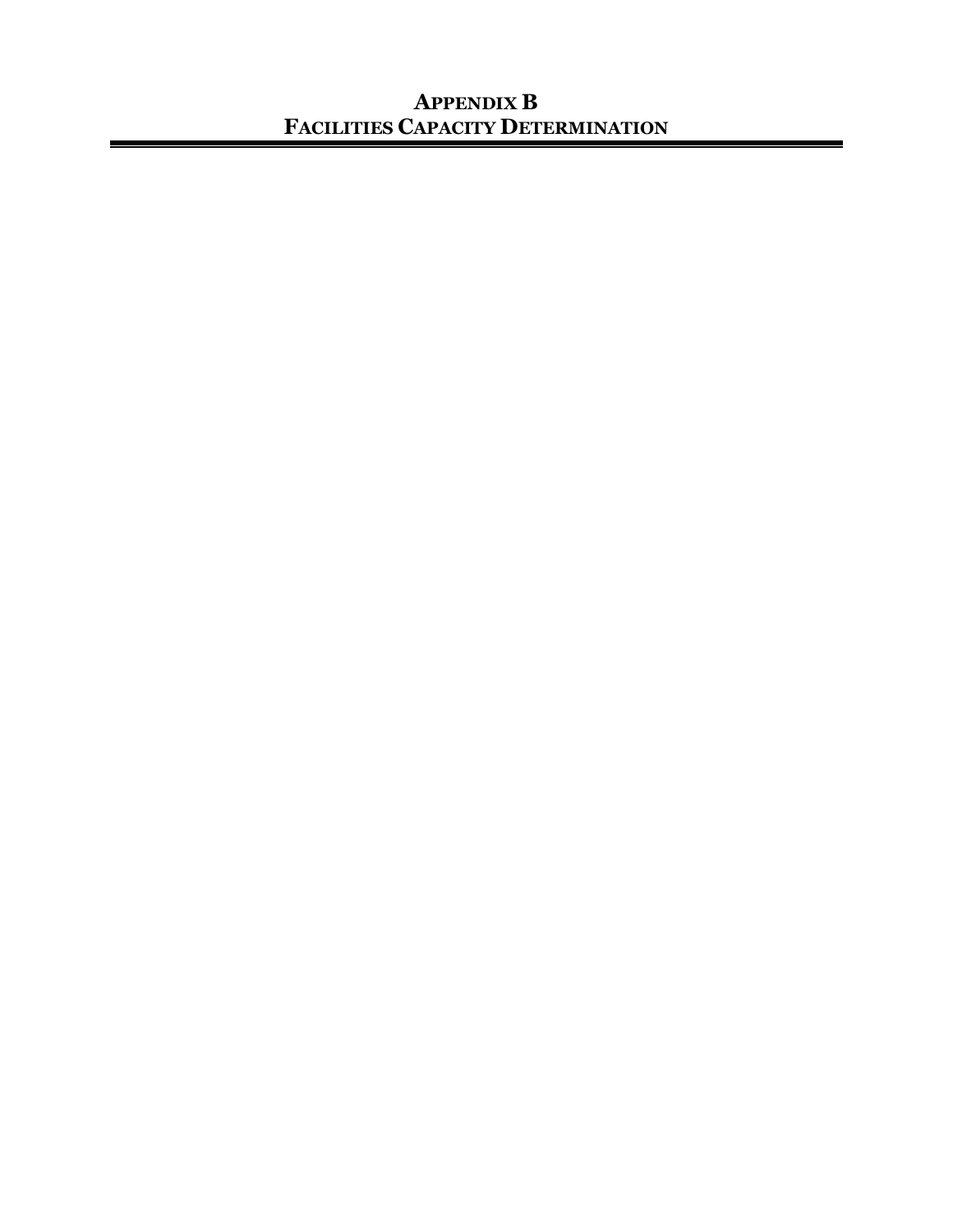#### **LA MESA - SPRING VALLEY SCHOOL DISTRICT FACILITIES CAPACITY DETERMINATION APPENDIX B**

#### **Current Classroom Inventory**

|                                       |                            |                   |                         |                               | General           |
|---------------------------------------|----------------------------|-------------------|-------------------------|-------------------------------|-------------------|
|                                       |                            | <b>Permanent</b>  |                         |                               | <b>Education</b>  |
| <b>Site Name</b>                      | <b>Portable Classrooms</b> | <b>Classrooms</b> | <b>Total Classrooms</b> | <b>Special Use Classrooms</b> | <b>Classrooms</b> |
| <b>Elementary</b>                     |                            |                   |                         |                               |                   |
| <b>Avondale Elementary</b>            | 10                         | 18                | 28                      |                               | 28                |
| <b>Bancroft Elementary</b>            | 12                         | 18                | 30                      | 6                             | 24                |
| Casa de Oro Elementary                |                            | 18                | 20                      | 4                             | 16                |
| <b>Fletcher Hills Elementary</b>      |                            | 18                | 25                      | 3                             | 22                |
| <b>Highlands Elementary</b>           | Q                          | 18                | 27                      |                               | 26                |
| <b>Kempton Elementary</b>             | 19                         | 18                | 37                      | ٠                             | 37                |
| La Mesa Dale Elementary               | 10                         | 18                | 28                      | $\overline{2}$                | 26                |
| La Presa Elementary                   | 11                         | 16                | 27                      |                               | 27                |
| Lemon Avenue Elementary               | 16                         | 12                | 28                      | $\overline{2}$                | 26                |
| Loma Elementary                       |                            | 20                | 25                      |                               | 25                |
| Maryland Avenue Elementary            | 10                         | 18                | 28                      | 4                             | 24                |
| Murdock Elementary                    | 14                         | 15                | 29                      |                               | 29                |
| Murray Manor Elementary               |                            | 19                | 27                      |                               | 27                |
| Northmont Elementary                  | $\mathbf{\mathsf{R}}$      | 18                | 26                      |                               | 26                |
| Rancho Elementary                     | 10                         | 18                | 28                      | 3                             | 25                |
| Rolando Elementary                    |                            | 18                | 23                      |                               | 23                |
| <b>Sweetwater Springs Elementary</b>  | Q                          | 19                | 28                      | 5                             | 23                |
| <b>ELEMENTARY SCHOOL (TK-6) TOTAL</b> | 165                        | 299               | 464                     | 30                            | 434               |
| <b>Middle</b>                         |                            |                   |                         |                               |                   |
| La Mesa Arts Academy                  | 10                         | 39                | 49                      |                               | 49                |
| STEAM Academy @ La Presa              | 11                         | 40                | 51                      |                               | 51                |
| Parkway Middle School                 | 9                          | 35                | 44                      | 8                             | 36                |
| Spring Valley Academy                 | 15                         | 35                | 50                      | $\overline{4}$                | 46                |
| <b>MIDDLE SCHOOL (7-8) TOTALS</b>     | 45                         | 149               | 194                     | 12                            | 182               |
| <b>TOTAL (TK-8)</b>                   | 210                        | 448               | 658                     | 42                            | 616               |

#### **DETERMINATION OF EXISTING BUILDING CAPACITY**

|                                 |       | <b>General Education</b> |        |                         |               |              |
|---------------------------------|-------|--------------------------|--------|-------------------------|---------------|--------------|
| <b>Description</b>              | $K-6$ | $7 - 8$                  | $9-12$ | Non Severe <sup>1</sup> | <b>Severe</b> | <b>Total</b> |
| I. Total Classroom Inventory    | 434   | 182                      |        | 42                      |               | 658          |
|                                 |       |                          |        |                         |               |              |
| II. Permanent Classrooms        |       |                          |        |                         |               | 448          |
| III. Portable Classrooms        |       |                          |        |                         |               | 210          |
| IV. 25% of Permanent Classrooms |       |                          |        |                         |               | 112          |
| V. Adjustment (III. Minus IV.)  |       |                          |        |                         |               | 98           |
| IV. Total (I. minus V.)         | 362   | 162                      |        | 36                      |               | 560          |
|                                 |       |                          |        |                         |               |              |
| Building Capacity <sup>2</sup>  | 9,050 | 4,374                    |        | 468                     |               | 13,892       |

1 All Special Use Classrooms have been categorized as Non-Severe.

2 School capacities are determined based on loading factors of 25 pupils per classroom for grades K through 6 , 27 pupils per classroom for grades 7 through 12, 9 pupils per classroom for severe pupils and 13 pupils per classroom for non-severe pupils as set forth in the California Code of Regulation, Title II, Section 1859.35.

#### **BUILDING CAPACITY BY SCHOOL LEVELS**

| <b>Description</b>               | $K-6$ | <b>STAR</b> | 9-12. |
|----------------------------------|-------|-------------|-------|
|                                  | 9,050 | 4,374       |       |
| Proration of Non Severe Capacity | 316   | 152         |       |
| Proration of Severe Capacity     |       |             |       |
| Total                            | 9,366 | 4,526       |       |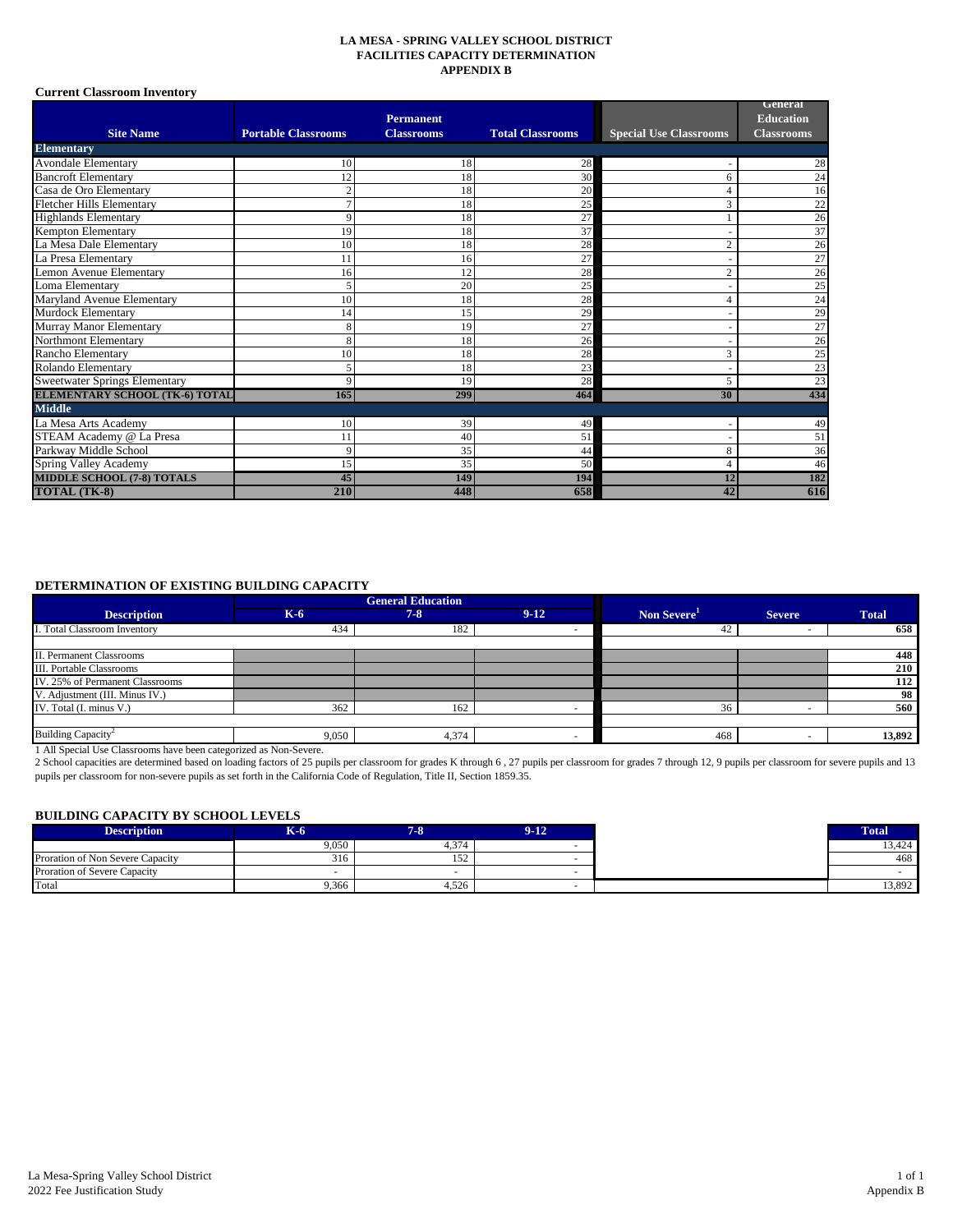## **APPENDIX C ENROLLMENT SUMMARY**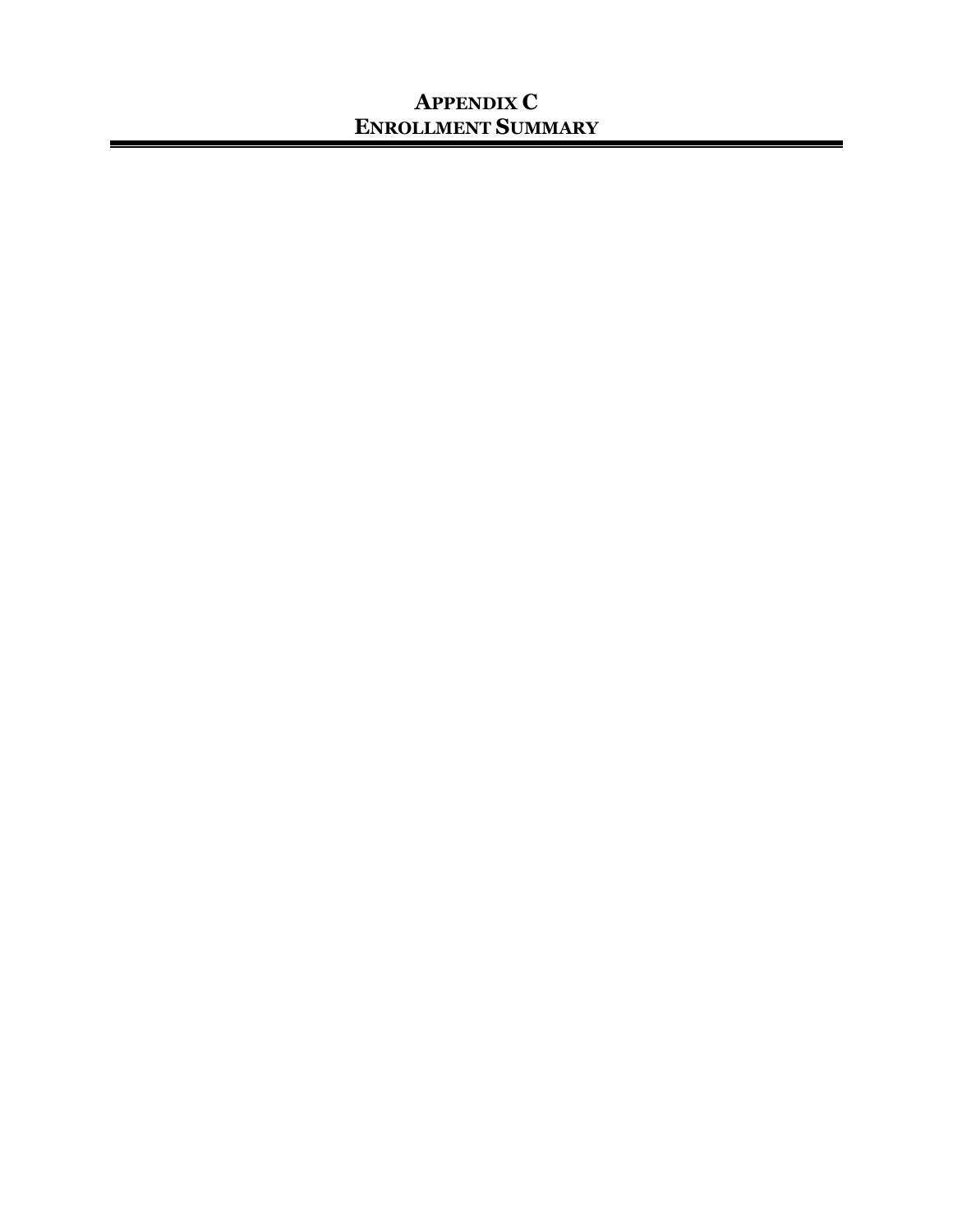#### **LA MESA - SPRING VALLEY SCHOOL DISTRICT 2021/2022 ENROLLMENT SUMMARY APPENDIX C**

|                                      |                 |                          |                  | <b>Enrollment</b> |                 |                 |                  |                              |                          |                    |
|--------------------------------------|-----------------|--------------------------|------------------|-------------------|-----------------|-----------------|------------------|------------------------------|--------------------------|--------------------|
|                                      |                 |                          |                  |                   |                 | <b>Middle</b>   |                  |                              |                          |                    |
|                                      | <b>TK/K</b>     |                          |                  |                   |                 |                 |                  | 7                            |                          | <b>Grand Total</b> |
| <b>School Name/Program</b>           |                 |                          | 2                | 3                 | 4               | 5.              | 6                |                              | 8                        |                    |
| <b>Avondale Elementary</b>           | 59              | 46                       | 47               | $\overline{35}$   | 48              | 43              | 43               | $\qquad \qquad \blacksquare$ |                          | 321                |
| <b>Bancroft Elementary</b>           | 66              | 60                       | 61               | 58                | 63              | 58              | 53               | $\overline{\phantom{0}}$     |                          | 419                |
| Casa de Oro Elementary               | 69              | 47                       | $\overline{57}$  | 48                | 45              | $\overline{32}$ | 48               | $\overline{\phantom{0}}$     |                          | $\overline{346}$   |
| <b>Fletcher Hills Elementary</b>     | $\overline{81}$ | 68                       | $\overline{88}$  | $\overline{77}$   | $\overline{83}$ | $\overline{81}$ | 80               | -                            | $\overline{\phantom{a}}$ | 558                |
| <b>Highlands Elementary</b>          | 90              | $\overline{74}$          | $\overline{75}$  | $\overline{73}$   | 77              | 68              | 64               | $\overline{\phantom{a}}$     | $\overline{\phantom{a}}$ | $\overline{521}$   |
| <b>Kempton Elementary</b>            | 103             | 90                       | $\overline{102}$ | 94                | $\overline{70}$ | 81              | 56               | $\overline{\phantom{0}}$     | $\overline{\phantom{a}}$ | 596                |
| La Mesa Dale Elementary              | 95              | 87                       | $\overline{71}$  | 86                | 61              | 58              | $\overline{42}$  | $\overline{\phantom{0}}$     | $\overline{\phantom{a}}$ | $\overline{500}$   |
| La Presa Elementary                  | $\overline{53}$ | 62                       | 50               | 58                | $\overline{57}$ | 54              | 47               |                              | $\overline{\phantom{a}}$ | 381                |
| <b>Lemon Avenue Elementary</b>       | 98              | 75                       | 79               | 84                | 51              | 55              | 62               | $\overline{a}$               | $\overline{\phantom{a}}$ | 504                |
| Loma Elementary                      | 36              | 45                       | $\overline{38}$  | 45                | 49              | 29              | 36               |                              |                          | 278                |
| <b>Maryland Avenue Elementary</b>    | 101             | 69                       | 53               | $\overline{55}$   | 59              | $\overline{55}$ | $\overline{52}$  | $\overline{\phantom{0}}$     | $\overline{\phantom{a}}$ | 444                |
| <b>Murdock Elementary</b>            | 119             | $\overline{105}$         | $\overline{84}$  | 80                | $\overline{62}$ | $\overline{58}$ | 61               | $\overline{\phantom{0}}$     |                          | 569                |
| <b>Murray Manor Elementary</b>       | $\overline{77}$ | 94                       | 94               | 85                | 69              | 71              | $\overline{67}$  | $\overline{\phantom{0}}$     |                          | 557                |
| <b>Northmont Elementary</b>          | 91              | 63                       | $\overline{56}$  | 62                | 44              | $\overline{74}$ | 60               | $\overline{\phantom{0}}$     |                          | 450                |
| <b>Rancho Elementary</b>             | 40              | 47                       | $\overline{52}$  | $\overline{34}$   | 44              | $\overline{47}$ | 42               | $\overline{\phantom{0}}$     |                          | $\overline{306}$   |
| Rolando Elementary                   | 70              | 67                       | $\overline{80}$  | $\overline{83}$   | $\overline{54}$ | 56              | 45               | $\overline{\phantom{0}}$     |                          | 455                |
| <b>Sweetwater Springs Elementary</b> | 66              | $\overline{57}$          | 68               | $\overline{73}$   | 65              | 61              | 61               | $\overline{\phantom{0}}$     |                          | $\overline{451}$   |
| La Mesa Arts Academy                 |                 |                          |                  |                   | 105             | 133             | $\overline{175}$ | 334                          | 348                      | 1,095              |
| STEAM Academy @ La Presa             |                 | $\overline{\phantom{a}}$ | $\overline{a}$   | ۰                 | $\overline{33}$ | 46              | 95               | 287                          | $\overline{316}$         | 777                |
| Parkway Middle School                |                 | $\overline{a}$           | ۳                |                   |                 |                 |                  | 269                          | 311                      | 580                |
| Sparrow Academy                      | 75              | 49                       | 61               | 31                | 39              | 36              | 28               | 30                           | 20                       | 369                |
| <b>Spring Valley Academy</b>         |                 |                          |                  |                   |                 |                 |                  | 204                          | 212                      | 416                |
| <b>Trust Academy</b>                 | 29              | $\overline{19}$          | 38               | $\overline{31}$   | 30              | 37              | 32               | 28                           | 48                       | 292                |
| <b>GRAND TOTAL</b>                   | 1,418           | 1,224                    | 1,254            | 1,192             | 1,208           | 1,233           | 1,249            | 1,152                        | 1,255                    | 11,185             |
| <b>ELIGIBLE BY SCHOOL LEVEL</b>      |                 |                          |                  |                   |                 |                 | 8,778            |                              | 2,407                    | 11,185             |